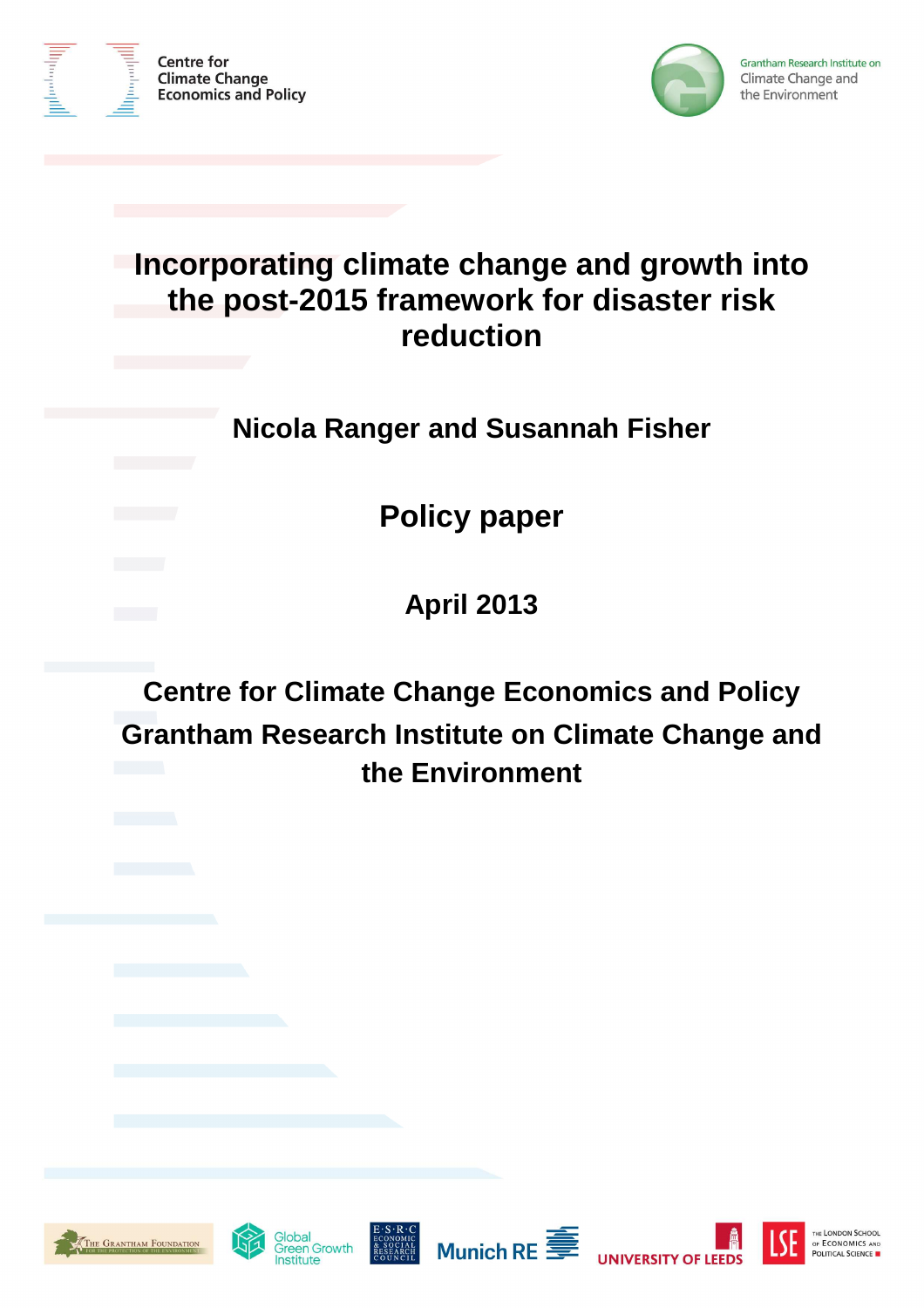# **The Centre for Climate Change Economics and Policy (CCCEP)** was

established in 2008 to advance public and private action on climate change through rigorous, innovative research. The Centre is hosted jointly by the University of Leeds and the London School of Economics and Political Science. It is funded by the UK Economic and Social Research Council and Munich Re. More information about the Centre for Climate Change Economics and Policy can be found at: http://www.cccep.ac.uk

# **The Grantham Research Institute on Climate Change and the**

**Environment** was established in 2008 at the London School of Economics and Political Science. The Institute brings together international expertise on economics, as well as finance, geography, the environment, international development and political economy to establish a world-leading centre for policy-relevant research, teaching and training in climate change and the environment. It is funded by the Grantham Foundation for the Protection of the Environment, which also funds the Grantham Institute for Climate Change at Imperial College London, and the Global Green Growth Institute. More information about the Grantham Research Institute can be found at: http://www.lse.ac.uk/grantham/

This policy paper is intended to inform decision-makers in the public, private and third sectors. It has been reviewed by at least two internal referees before publication. The views expressed in this paper represent those of the author(s) and do not necessarily represent those of the host institutions or funders.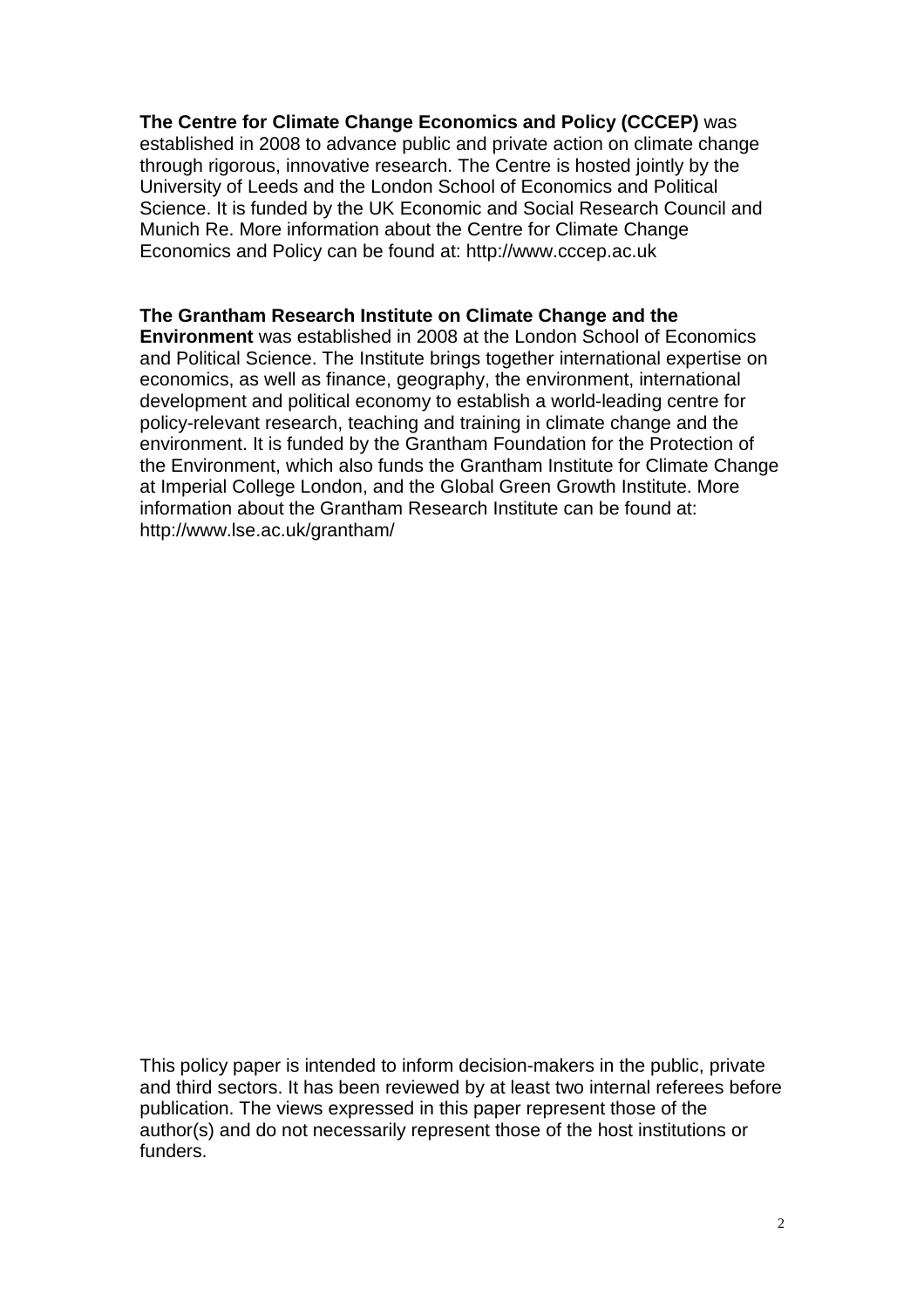# **Incorporating Climate Change and Growth into the Post-2015 Framework for Disaster Risk Reduction**

#### Nicola Ranger and Susannah Fisher

Grantham Research Institute on Climate Change and the Environment London School of Economics and Political Science

# **Abstract**

Since the early 1980s, total economic losses from natural perils have more than tripled in real terms. Without strong and progressive interventions, climate change and the continued growth of populations and wealth in hazard-prone areas will push the human and economic costs of disasters to even higher levels. Recent reports, such as the 2012 Special Report of the Intergovernmental Panel on Climate Change (IPCC), show that addressing these trends will bring new and additional challenges for disaster risk management (DRM). The period 2012-2015 is an important opportunity to address these risks, as international focus on disaster risk ramps up in the preparation of the Post-2015 Framework for Disaster Risk Reduction, the successor to the Hyogo Framework for Action (HFA) 2005-2015. This paper aims to inform this process by evaluating how the principles of the HFA may need to evolve in the new Framework to help tackle these challenges. We consider whether the Priorities for Action of the HFA are suitable to encourage and inform action that is consistent with the strategies laid out by the IPCC and others. From this, we draw a set of preliminary recommendations for the Post-2015 Framework. It is hoped that this analysis will provide a foundation for further discussion, investigation and consultation.

### **Summary of Policy Implications**

- The Post-2015 Framework for Disaster Risk Reduction provides an opportunity to raise awareness of the implications of climate change and exposure growth for disaster risk and to provide an appropriate platform that can encourage and inform actions that will help to address them as part of disaster risk management.
- Our analysis suggests that the Strategic Goals and Priorities for Action of the Hyogo Framework for Action (HFA) 2005-2015 provide the right foundation for tackling these challenges. But, we conclude that to address the emerging risks will require a scaled-up and more urgent implementation of the HFA's Priorities for Action.
- The Post-2015 Framework will also need to go further, including, for example, a stronger emphasis on the need to manage the underlying drivers of long-term trends in risk, as opposed to just current risk factors, and a strategic goal that emphasises DRM as a progressive, flexible, learning process, rather than a one-off.
- Growth and urbanisation are likely to remain the two greatest drivers of increases in disaster risk. To help address these trends, the successor to the HFA will need to be more strongly integrated with the structure and processes of the Post-2015 UN Development Agenda, and the successor to the Millennium Development Goals.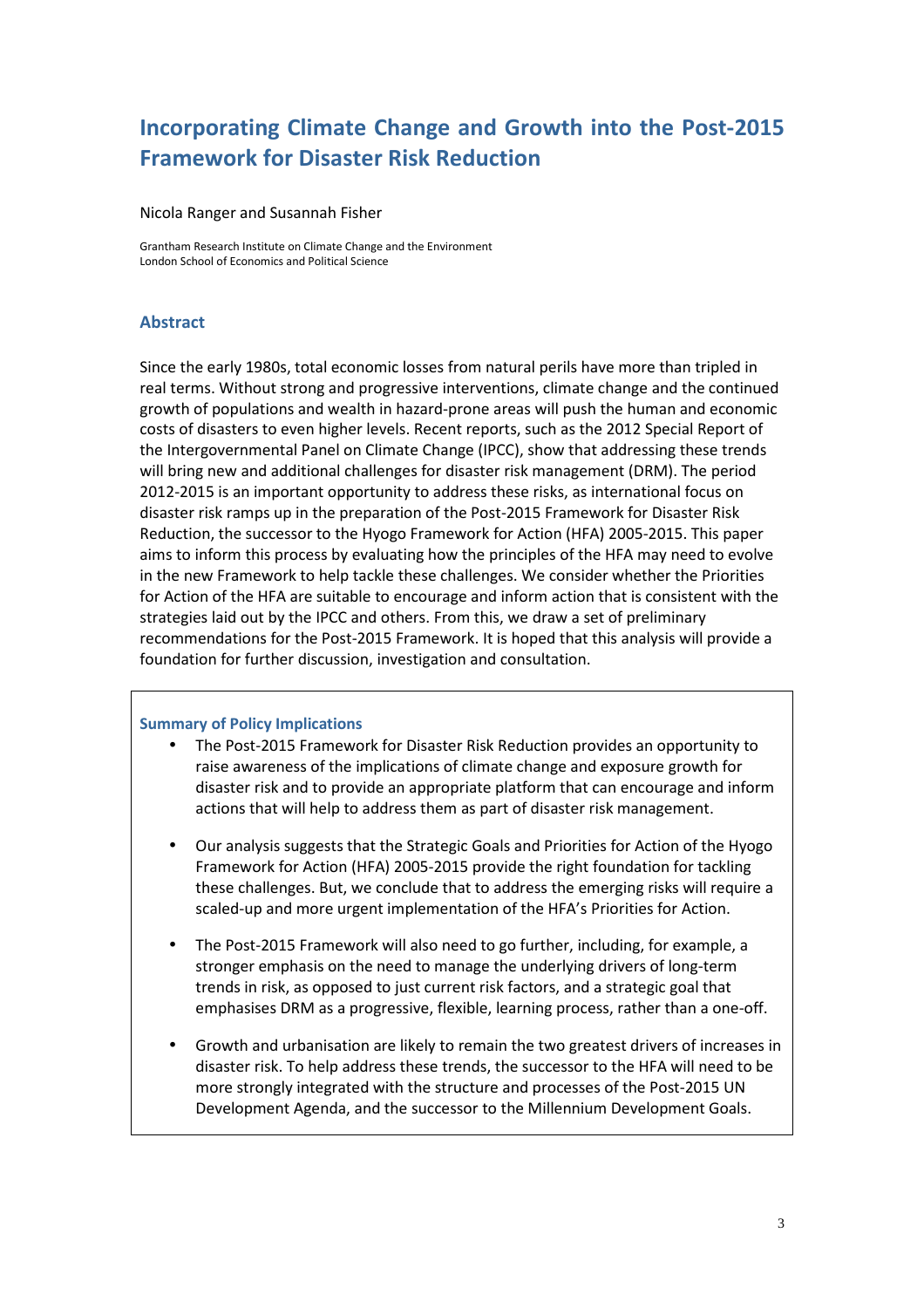### **I. Introduction**

The economic and human costs of disasters are rising. Since 1980, total economic losses from all natural perils globally have increased by \$34 billion per decade (in real terms, Neumayer and Barthel, 2011). Increasing damages have been observed in most countries, but the greatest impacts, in terms of lives lost and long-run impacts on human development have fallen on developing countries (Hoeppe and Gurenko, 2006). Over this period, weather catastrophes alone have caused almost 1.2 million fatalities and led to direct damages amounting to US\$610 billion in low and lower middle income countries<sup>i</sup>. Unless the impacts of natural perils can be systematically reduced, past development gains will be at risk and human security increasingly threatened (World Bank 2010a).

The 2012 Special Report of the Intergovernmental Panel on Climate Change (IPCC) concluded that there is strong evidence that *exposure* growth has been the major driver of the global trend in losses (Handmer *et al*., 2012). While economic growth tends to be beneficial for disaster risk management (DRM), through reducing societal vulnerability (UNISDR, 2007), it has also been associated with an accumulation of assets in hazard-prone (typically, urban) areas. Population growth similarly increases exposure. In a much richer, more populous world, it may be little wonder then that losses are rising (Hallegatte, 2011). But, surprisingly, in many regions, losses are rising more quickly than aggregate wealth (UNISDR, 2009). This suggests that DRM is failing to keep pace with increasing exposure. It also suggests that such macro-scale trend analyses hide a much more complex reality, where local factors such as poverty, political instability and environmental degradation can play a significant role in driving levels of risk. Climate change will add to these challenges.

Many recent reports have stressed the urgent need to reduce risks and build resilience to disasters (Cutter *et al.* 2012; Dfid 2011; Foresight, 2012; UNISDR 2011a; World Bank 2010c). This has been the central goal of the Hyogo Framework for Action 2005 - 2015 (HFA). This framework, summarised in Figure 1, describes a comprehensive set of actions that a country can take to strengthen its risk governance capacities. It was developed through a participatory process, adopted by the World Conference on Disaster Reduction in 2005 and subsequently endorsed by 168 Member States of the United Nations (UN). The HFA process has been successful in increasing understanding and knowledge of the priorities for risk reduction (UNISDR, 2012), as well as in galvanising dialogue and cooperation between stakeholders and governments. By offering a framework for evaluation, the HFA aims to catalyse strategic, action-oriented planning. In 2010-2011, the UN International Strategy for Disaster Reduction (UNISDR) carried out a mid-term review of the progress of countries against the HFA. It reported that, in general, progress has been made in a number of areas of the HFA since 2005, such as developing the policy, legislative and institutional foundations for DRM, but it found that there are still many weaknesses in capacities (UNISDR, 2011b).

The UN General Assembly requested that UNISDR facilitate the development of a Post-2015 Framework for Disaster Risk Reduction (DRR), to succeed the HFA. This process provides an important opportunity to consider how the priorities of the HFA might need to evolve to help to tackle the challenges posed by climate change and exposure growth through raising awareness and providing the right platform to encourage and inform appropriate action. In this paper, we consider what new elements this platform may need to include.

Recent governmental and intergovernmental reviews, like the 2012 Special Report of the IPCC, suggest that addressing these challenges will require changes in the way that societies manage disaster risks, particularly for developing countries. In this paper, we compare the Priorities for Action of the HFA to the policies, measures and approaches recommended by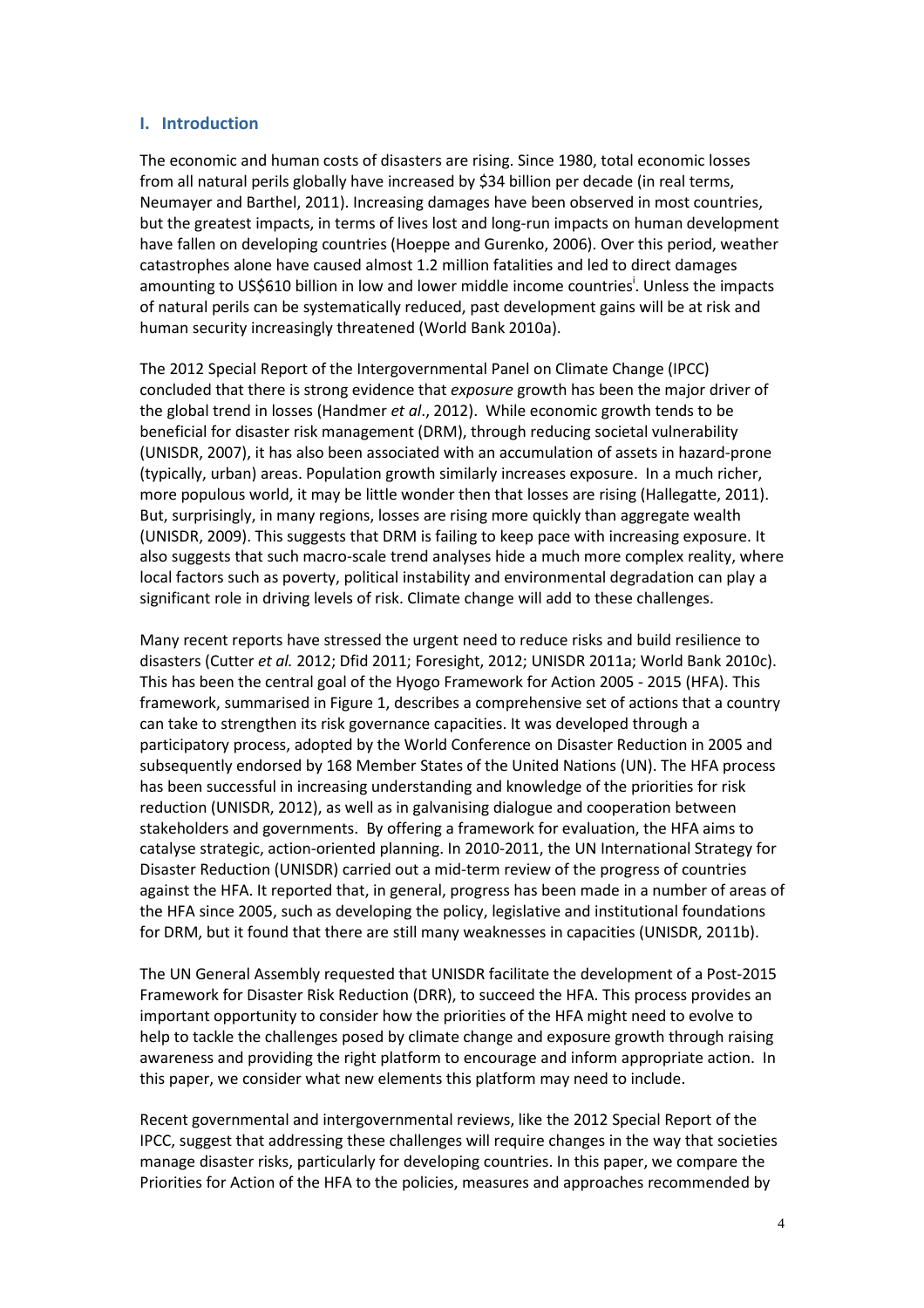the IPCC and others (including Dfid 2011; Foresight, 2012; UNISDR 2011a, b; World Bank 2010a, c). From this analysis, we make specific suggestions for the Post-2015 Framework. We do not address the structure of the Post-2015 Framework in this paper; it is not yet clear what form the Post-2015 Framework will take, so we assume that it will resemble that of the HFA. Our aim is to use the available scientific and economic evidence to inform the political debate and provide a foundation for consultation and dialogue. The first outline of the framework is due in 2013, to be finalised in 2014, ready for consideration and adoption at the World Conference on Disaster Reduction in 2015.

|                                    | <b>Expected Outcome</b><br>"The substantial reduction of disaster losses, in lives and in the social, economic and environmental assets of<br>communities and countries" |                                      |                                                                                                                                                                        |                                                                                                                                                                                                                                                                                                                                                                                   |  |  |  |  |  |
|------------------------------------|--------------------------------------------------------------------------------------------------------------------------------------------------------------------------|--------------------------------------|------------------------------------------------------------------------------------------------------------------------------------------------------------------------|-----------------------------------------------------------------------------------------------------------------------------------------------------------------------------------------------------------------------------------------------------------------------------------------------------------------------------------------------------------------------------------|--|--|--|--|--|
| STRATEGIC GOALS U<br>$\Rightarrow$ | The integration of<br>disaster risk<br>reduction into<br>sustainable<br>development                                                                                      |                                      | 1. Ensure that disaster<br>risk reduction is a<br>national and local<br>priority with a strong<br>institutional basis for<br>implementation<br>2. Identify, assess and | - DRR institutional mechanisms, designated responsibilities<br>- DRR as part of development policies and planning<br>- Legislation to support DRR<br>- Decentralisation of responsibilities and resources<br>- Assess resources and capacity<br>- Foster political commitment<br>- Community participation<br>- Risk assessment and maps                                          |  |  |  |  |  |
|                                    | policies and<br>planning                                                                                                                                                 |                                      | monitor disaster risks<br>- Indicators on DRR/vulnerability<br>and enhance early<br>- Early warning<br>warning                                                         | - Scientific and technological development<br>- Regional and emerging risks                                                                                                                                                                                                                                                                                                       |  |  |  |  |  |
|                                    | U PRIORITIES FOR ACTION U<br>The development<br>and strengthening<br>of institutions,<br>mechanisms and<br>capacities to build                                           | And key activities (in reduced form) | 3. Use knowledge,<br>innovation and<br>education to build a<br>culture of safety and<br>resilience at all levels                                                       | - Information sharing and cooperation<br>- Cross-discipline networks<br>- Use of standard DRR terminology<br>- Risk education (inc. in schools)<br>- Training and learning on DRR at all levels<br>- Public awareness and media                                                                                                                                                   |  |  |  |  |  |
|                                    | resilience to<br>hazards                                                                                                                                                 |                                      | 4. Reduce the<br>underlying risk factors                                                                                                                               | - Sustainable ecosystems and environmental management<br>- DRR strategies integrated within climate adaptation<br>- Food security for resilience<br>- DRR integrated into health sector                                                                                                                                                                                           |  |  |  |  |  |
|                                    | The systemic<br>incorporation of<br>risk reduction<br>approaches into<br>the<br>implementation of                                                                        |                                      |                                                                                                                                                                        | - Protection of critical public facilities<br>- Recovery schemes and social safety nets<br>- Vulnerability reduction with diversified income options<br>- Financial risk sharing mechanisms<br>- Public-private partnerships<br>- Land use planning and building codes<br>- Rural development plans and DRR                                                                       |  |  |  |  |  |
|                                    | emergency<br>preparedness,<br>response and<br>recovery<br>programmes.                                                                                                    |                                      | 5. Strengthen disaster<br>preparedness for<br>effective response at<br>all levels                                                                                      | - Disaster management capacities: policy, technical and<br>institutional capacities<br>- Dialogue, coordination and information exchange between<br>disaster management and development sectors<br>- Regional approaches to disaster response, with DRR focus<br>- Review and exercise preparedness and contingency plans<br>- Emergency funds<br>- Voluntarism and participation |  |  |  |  |  |

|  | Figure 1: Summary of the Hyogo Framework for Action 2005-2015 (UNISDR, 2007). |  |  |
|--|-------------------------------------------------------------------------------|--|--|
|  |                                                                               |  |  |

We begin by briefly summarising the current evidence on how risk is likely to evolve over the next two decades. Section III then draws together the evidence on how strategies may need to change to reduce risks and build resilience in a world where risk is changing. We focus on hydrometeorological perils<sup>ii</sup> and three policy areas: the balance between ex-ante and expost measures; the design of strategies to cope with uncertainty; and the role of insurance. Section IV then considers the challenges for institutions. We conclude with a set of recommendations for the Post-2015 Framework for DRR.

### **II. The Changing Risk Environment**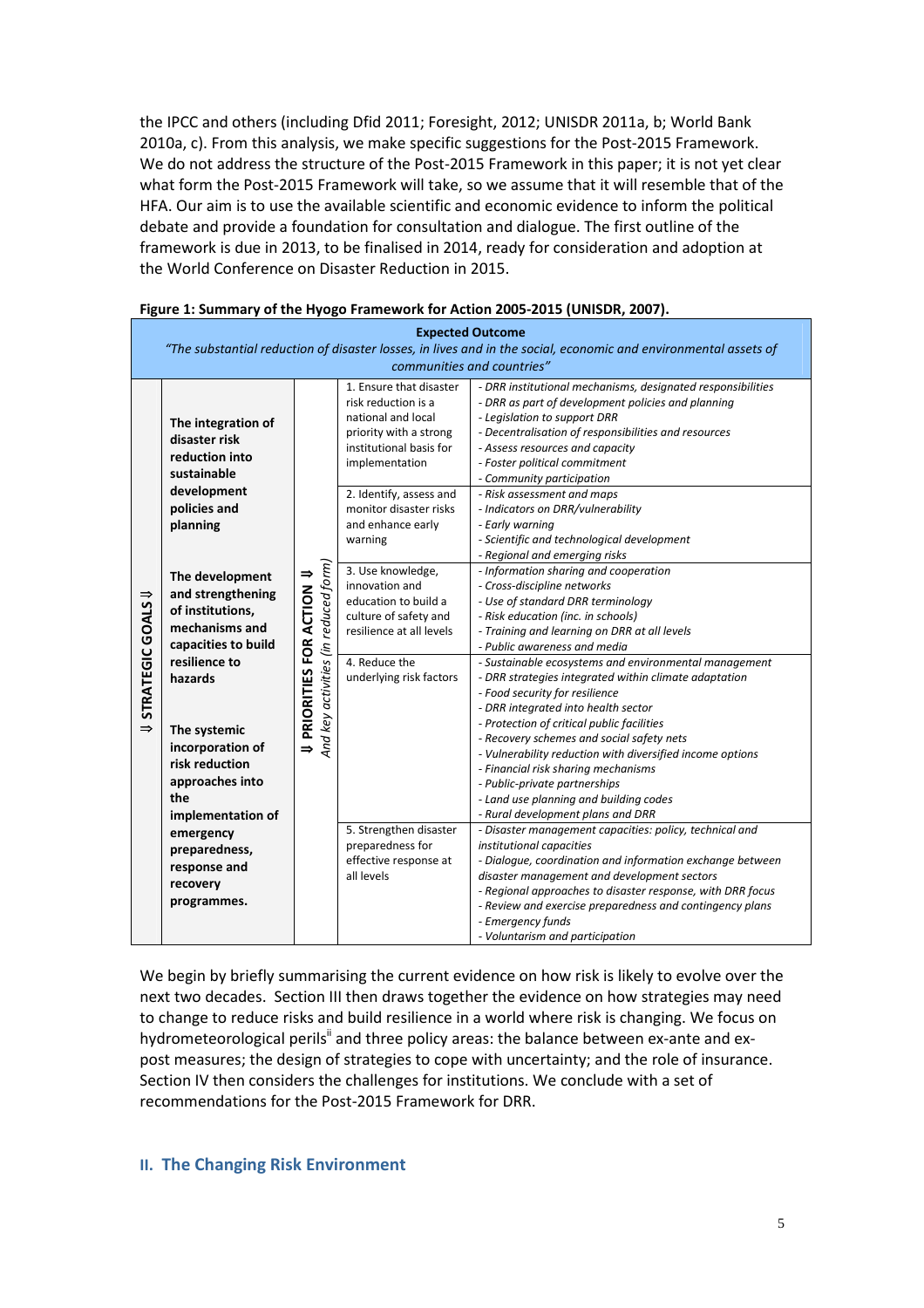*Risk* is characterised by three components. The *hazard* describes the physical characteristics of the peril (e.g. its frequency and severity). The *vulnerability* is determined by the circumstances of a community, system or asset that make it susceptible to the damaging effects of a peril<sup>ii</sup>. Finally, the *exposure* is defined by the people, property, systems, or other elements present in hazard zones that are thereby subject to potential losses. Hazard, vulnerability and exposure are each changing constantly. Below we review the major drivers.

Firstly, over the next few decades, population growth, urbanisation and economic growth will continue to increase the *exposure* to natural perils in many regions. Most of this growth will occur in urban centres, which tend to be located in hazard-prone areas, close to coasts and major rivers (UNISDR, 2011a). Today, 52% of the global population (3.6 billion people) live in urban areas and this is expected to rise to around 63% (5.6 billion people) by 2040 (UNDESA, 2012); the change in urban-rural balance being most dramatic across Africa and Asia. Over the coming decades, these trends are likely to have a dominant influence on risk, particularly at the regional and global levels. For example, Hanson *et al.* (2011) concluded that the combined influences of population and economic growth and urbanisation would lead to more than a doubling of the number of people exposed, and an eight-fold increase in the value of economic assets exposed, to storm surges in the world's largest cities by the 2070s. The number of people located in hazard-prone areas is expected to rise most rapidly in developing countries, particularly the Asian megacities (Figure 2). Conversely, the total value of exposed economic activity and assets, including buildings, infrastructure and businesses, is likely to increase most rapidly in the developed and emerging economies.



*Figure 2. Top 20 cities in terms of exposed assets (top) and population (bottom) in the 2070s, assuming climate change, subsidence, population and economic growth and urbanisation (Hanson et al. 2011).* 

Secondly, hazard levels are also changing, possibly more rapidly than in the past. There is growing evidence that human-caused climate change has already adjusted the characteristics of rainfall and temperature extremes in many parts of the world (Seneviratne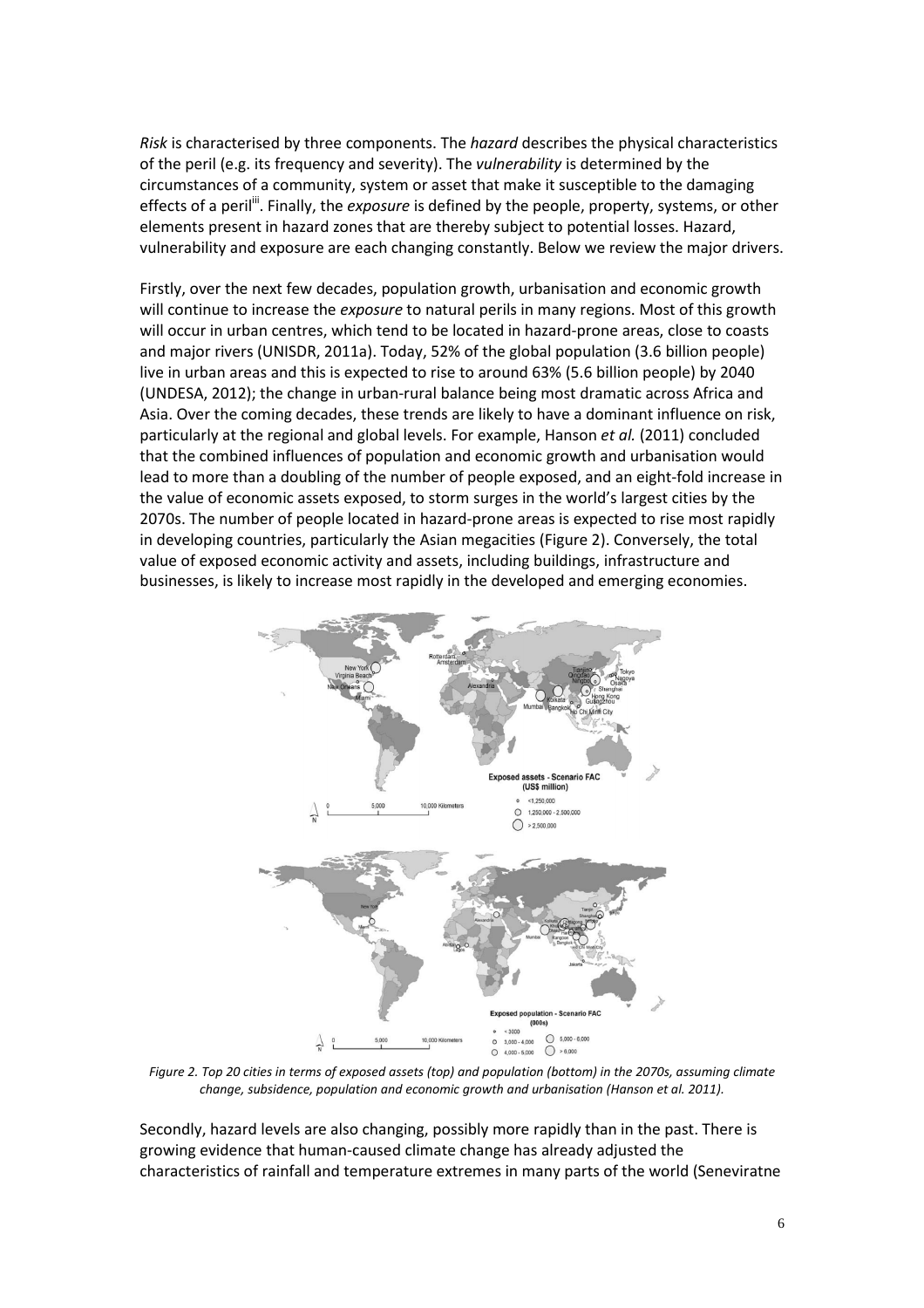*et al.* 2012). The IPCC's 2012 Special Report suggests that globally, on average, the world will see a shift toward more severe weather events over the coming decades (Table 1). Some regions could see reductions in one type of hazard and increases in another, while others could become susceptible to new perils. There is also significant uncertainty over the scale and types of changes we will experience, particularly at the local level.

| <b>Natural Peril</b>   | Projected global changes (up to 2100) with respect to the late 20 <sup>th</sup> century                 |
|------------------------|---------------------------------------------------------------------------------------------------------|
| <b>Temperature</b>     | Virtually certain <sup>"</sup> decrease in the frequency and magnitude of unusually cold days           |
| extremes               | Very likely increase in length, frequency and/or intensity of warm spells and heatwaves over most       |
|                        | land areas.                                                                                             |
| <b>Heavy Rainfall</b>  | Likely increase in frequency of heavy rainfall events over most land areas and medium confidence        |
| and Flooding           | that this will contribute to rain-generated local flooding (but low confidence in projections of future |
|                        | flood risk due to insufficient evidence).                                                               |
| <b>Tropical Storms</b> | Likely decrease or no change in frequency of tropical cyclones                                          |
|                        | Likely increase in mean maximum wind speed, but possibly not in all basins                              |
|                        | Likely increase in heavy rainfall associated with tropical cyclones                                     |
| <b>Extratropical</b>   | Likely impacts on regional activity (low confidence in detailed projections)                            |
| <b>Storms</b>          | <i>Medium confidence</i> in a reduction in the numbers of mid-latitude storms                           |
|                        | Medium confidence in projected poleward shift of mid-latitude storm tracks                              |
| <b>Droughts</b>        | <i>Medium confidence</i> in projected increase in duration and intensity of droughts in some regions    |
| <b>Extreme water</b>   | Very likely that mean sea level rise will contribute to upward trends in extreme coastal water (surge)  |
| levels                 | levels.                                                                                                 |

*Table 1: Examples of conclusions of the 2012 IPCC Special Report (Seneviratne et al. 2012)* 

Natural climate variability also affects the severity and frequency of perils. For example, the El Nino Southern Oscillation (ENSO)<sup>Y</sup> has a major influence on the risk of drought, flooding and storms around the tropics (Holland, 2009). Indeed, there is evidence that for some perils, the affects of natural climate variability may remain larger than the human-caused trend until at least around 2030, and longer in some cases (Parry *et al.* 2007).

At a local level, human activities have direct and immediate affects on hazards. For example, environmental degradation and land-use change are increasing the severity of hazards in some areas. The 2005 Millennium Ecosystem Assessment reported that many ecosystems that regulate natural perils, such as forests, mangroves, wetlands and coral reefs, are in decline (Hassan *et al.* 2005). In some countries, groundwater extraction is causing subsidence, creating major problems for many rapidly developing cities (Hanson *et al.* 2011).

Increases in exposure and hazard do not necessarily translate into rising risk if there is a corresponding increase in protection. There is evidence that the number of people killed (as a proportion of the population) in natural disasters is falling; one sign that vulnerability to natural perils is, on average, decreasing in many areas (UNISDR, 2009). But, the ongoing increase in losses from hydrometeorological perils proves that any vulnerability reductions are failing to keep pace with the trends in exposure and hazard by some significant margin.

There is also evidence that vulnerability is increasing for many communities. For example, almost 1 billion people live in informal settlements around the world's fastest growing cities and this is rising at a rate of 25 million per year (UNISDR, 2009). The urban poor are more vulnerable due to their living conditions, weak governance and lack of investment in infrastructure (Satterthwaite, 2007); thus, many countries are seeing growing urban hotspots in vulnerability. Conflict, political instability, poverty and disasters themselves can also increase the vulnerability of communities (UNISDR, 2011a).

When combined, the expected trends in exposure, hazard and vulnerability suggest that the damages from hydrometeorological perils will continue to grow over the coming decades.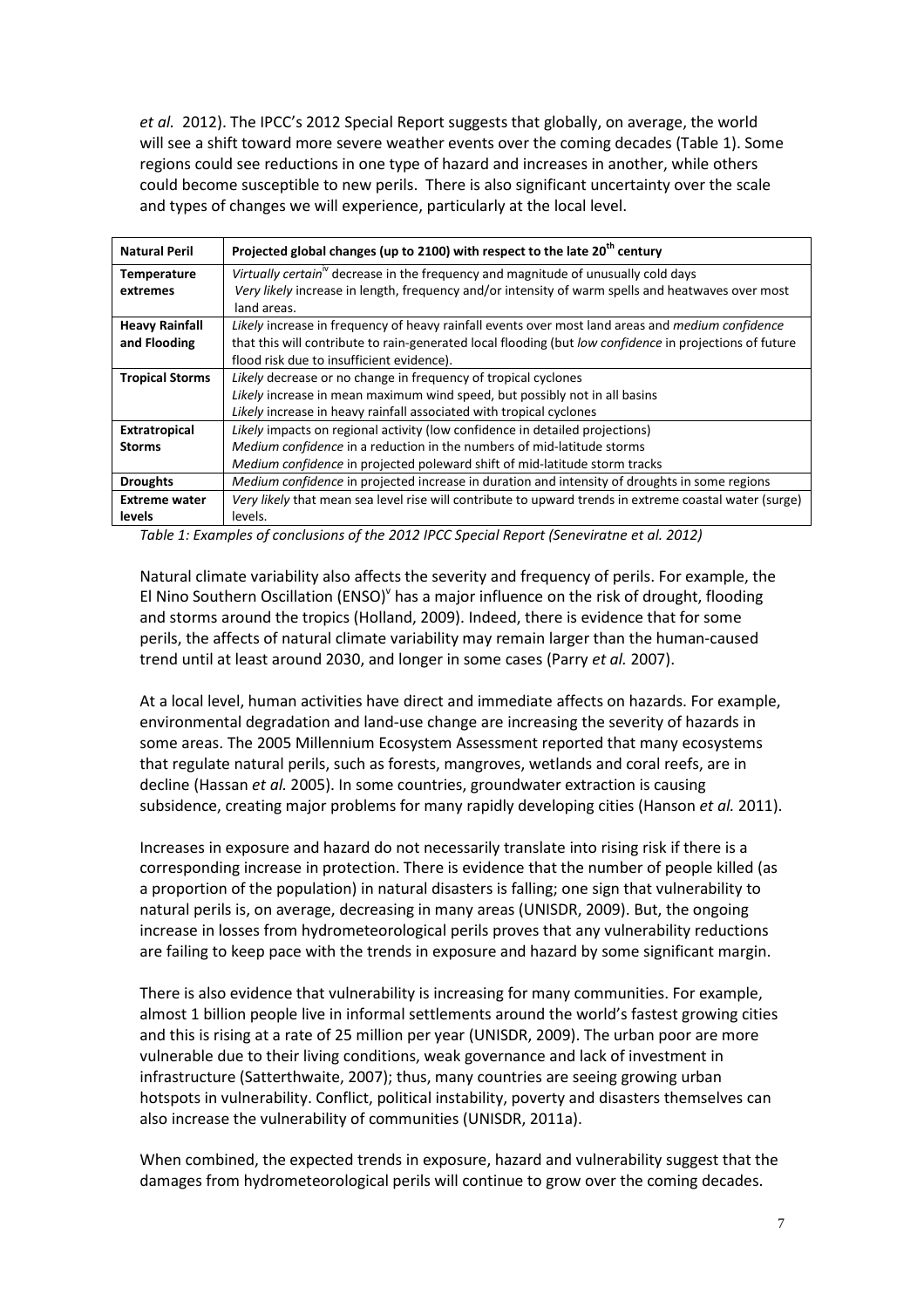But there is considerable uncertainty over the scale of the increases. Lavell *et al.* (2012) highlights that estimating the impacts of future natural perils is at least as challenging as projecting climate change, involving predicting the behaviour of complex systems under stressed and novel conditions, and the interplay with other risk factors, such as resource scarcity and rising demand for food, water and energy. An important factor will be to what extent societies can curb the long-term drivers of risk and implement effective DRM.

The evidence suggests that at the global level, society can expect a shift toward more *intensive risk* in the future; that is, a greater fraction of losses coming from more catastrophic events (UNISDR, 2009b; Figure 3). Already mortality and losses are concentrated in a small number of '*mega-disaster'* events; between 1975 and 2008, almost 80 per cent of deaths (1.8 million people) from natural perils were caused by only 0.25 per cent of recorded disasters (UNISDR 2009). In the future, *intensive risk* could rise as more people and assets are concentrated in exposed regions, and the intensity of weather extremes increases due to climate change. As the magnitude of the direct losses grows, we may also expect to see more long-lived negative impacts on economic growth, poverty alleviation and development in the poorest countries (Hallegatte *et al.* 2007). In addition, globalisation could mean that disasters generate economic disruption more widely across the worldvi. Conversely, *extensive risk*, associated with more frequent, lower impact events, could decline in many regions as a result of the reductions in vulnerability associated with economic and social development.



*Figure 3. Diagram illustrating a classic probability-loss curve, showing the extensive risk (high probability, low impact) and intensive risk (low probability, high impact). A shift toward more intensive risk will mean that the probability-loss curve becomes more 'fat-tailed'.* 

Risk is expected to increase most strongly in the rapidly growing low and lower-middle income countries, where reductions in vulnerability have in the past failed to keep pace with the rapid increases in exposure (UNISDR, 2009). Here, risk is likely to be increasingly concentrated in urban centres, particularly those of small to medium size (second-tier cities), where governance capacities are lower and growth is less likely to be matched by investments in DRM (UNISDR, 2009 and 2011a). These trends have implications for the way risk management strategies are designed, which is discussed in the following Section.

#### **III. Implications for Disaster Risk Management Strategies**

An integrated disaster risk management strategy calls for a wide range of policies and measures. In this Section, we provide some introduction to DRM strategies and then present the latest thinking on how these might need to change where risk is increasing. Firstly, *disaster risk reduction* (DRR) measures aim to reduce the *direct* impacts of natural perils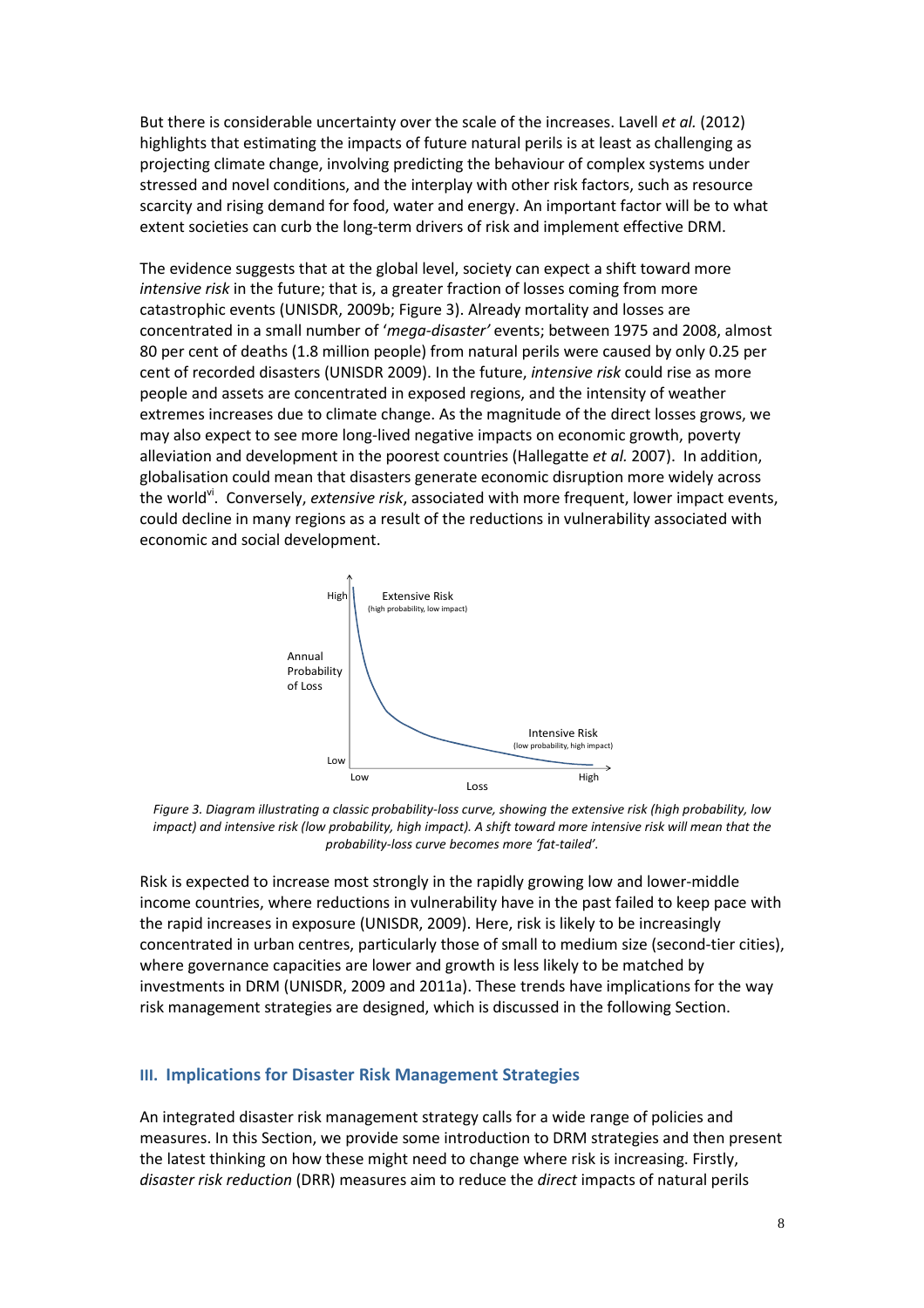*before an event occurs* through reducing levels of hazard, vulnerability and exposure (Figure 4). This can include structural measures, such as flood protection and restoring mangroves, and non-structural measures, such as land-use planning, diversified livelihoods and improved risk awareness. But, it is impossible to eliminate all risk; a further group of measures is available to help manage these *residual* risks, through reducing the impacts of natural perils *during and after they occur*. This group includes preparedness (early warning systems and emergency planning), disaster management (emergency and humanitarian response), risk transfer (such as insurance and social safety nets) and recovery. With the exception of disaster management and recovery, all these measures can be classified as *exante*, that is, they are all implemented in advance of an event. In this section, we review current evidence on how the emerging risks outlined in Section II alter the mix of policies and measures that will deliver the best socio-economic outcomes.



*Figure 4. Schematic illustrating the components of an integrated disaster risk management strategy and examples of specific measures. Ex-post measures, implemented after a disaster, are circled in red.* 

A comprehensive strategy requires both *ex-ante* and *ex-post* measures. Ex-ante DRR is the only approach that can limit the immediate, *direct* fatalities and damage from natural perils. Ex-post measures, such as emergency response, humanitarian relief and assistance, postdisaster financing, reconstruction and rehabilitation, are crucial for a speedy recovery and for reducing the *indirect* impacts of disasters (Figure 5), such as disease, malnutrition and long-run effects on poverty alleviation and development (World Bank, 2010a).



Timescale

*Figure 5: Examples of potential direct and indirect impacts from natural hazards that may be alleviated through the measures shown in Fig. 2. Source: based on Hallegatte et al. (2007) and UNISDR (2009).* 

#### *Greater Emphases on Ex-Ante DRR*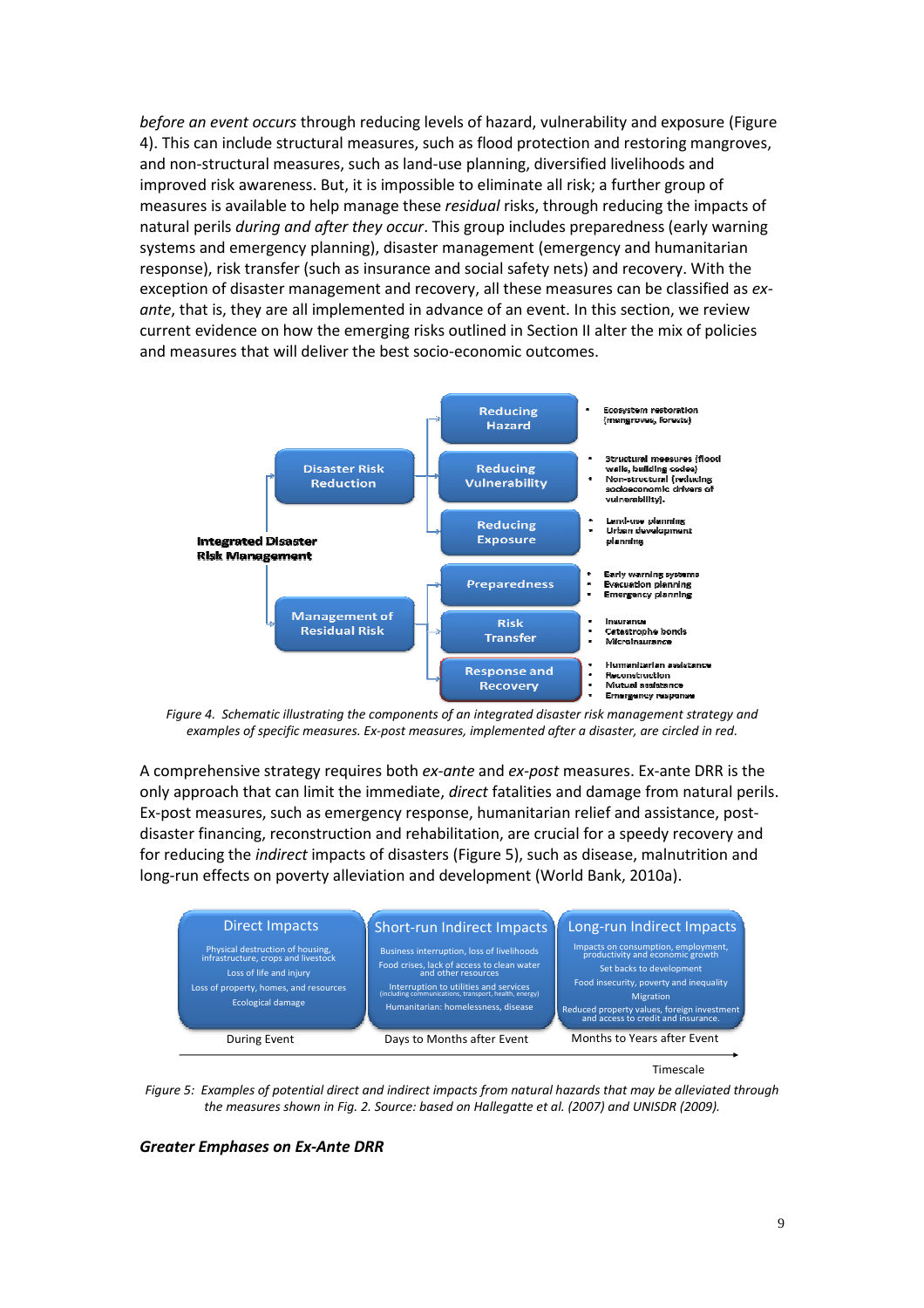The main focus of DRM in developing countries has been ex-post response (Lal *et al*. 2012; Dfid, 2011). Yet, international organisations, as well as academic research, have long highlighted the economic and social benefits of a greater emphasis on acting ahead of time (ex-ante), to reduce risk and build resilience before events occur (for example, Royal Society, 1992). Indeed, the HFA places a strong emphasis on DRR (Figure 1). Recent reviews suggest that the expected trends in risk strengthen the case for *ex-ante* action (Cutter *et al.* 2012).

Firstly, on purely economic grounds, ex-ante action has been shown to be several times more cost-effective than ex-post (World Bank 2010c) and where risk is rising, the benefits of DRR, relative to the costs, are even greater (Figure 6). Secondly, without ex-ante DRR, the direct losses and fatalities from perils will continue to grow.



*Figure 6: An illustrative cost-benefit analysisvii showing the relationship between the annual rate of increase in damages and the net present value (NPV) of an investment in DRR (expressed relative to the case where risk is unchanging) for two discount rates (6% and 3%). Source: authors' calculation.* 

The expectation of post-disaster assistance can actually discourage DRR (Kunreuther, 2006). In addition, disaster relief can be slow and insufficient and puts considerable strain on national governments and communities, diverting resources away development and poverty alleviation (UNISDR, 2009b). Together, this means that as risks increase, an overreliance on ex-post measures will become progressively less effective and more costly.

However, the evidence also points toward the need for a more long-term approach (Ranger and Garbett-Shiels, 2012). Traditional ex-ante DRR and the HPA itself, focus on managing current risks. This is an important foundation (Smit and Wandel, 2006), but to tackle the challenges of climate change and rapid exposure growth will also require a more *anticipatory* approach. The rationale is as follows. Firstly, strategic decisions are made every day that affect the societal vulnerability and exposure to natural perils for decades to come. For example, urban developments in coastal areas and environmental degradation have a significant effect on risk and are effectively irreversible. Better DRR cannot fully compensate for such activities and indeed, can create a false sense of safety that promotes further risktaking (e.g. the 'levee effect'<sup>viii</sup>). A failure to better manage these decisions now will commit societies to a more risky development path. Secondly, for long-lived investments with high $sunk<sup>ix</sup> costs, such as infrastructure and buildings, it is often cheaper and easier to take$ account of future risks upfront, rather than making costly retrofits later (Fankhauser *et al.*  1999). Thirdly, the speed and scale of the changes in risk could limit the ability to manage risks in a reactive mode; for example, it will take time to build capacity and implement substantial new policies and programmes and therefore, it is important to act ahead of time.

In summary, the risks posed by climate change and exposure growth call for a more forwardlooking and long-term approach to risk management than is currently practiced, with a greater emphasis on reducing risks before a disaster strikes. While the HFA does stress the need for ex-ante risk reduction and tackling the underlying *risk factors* (Figure 1), it does not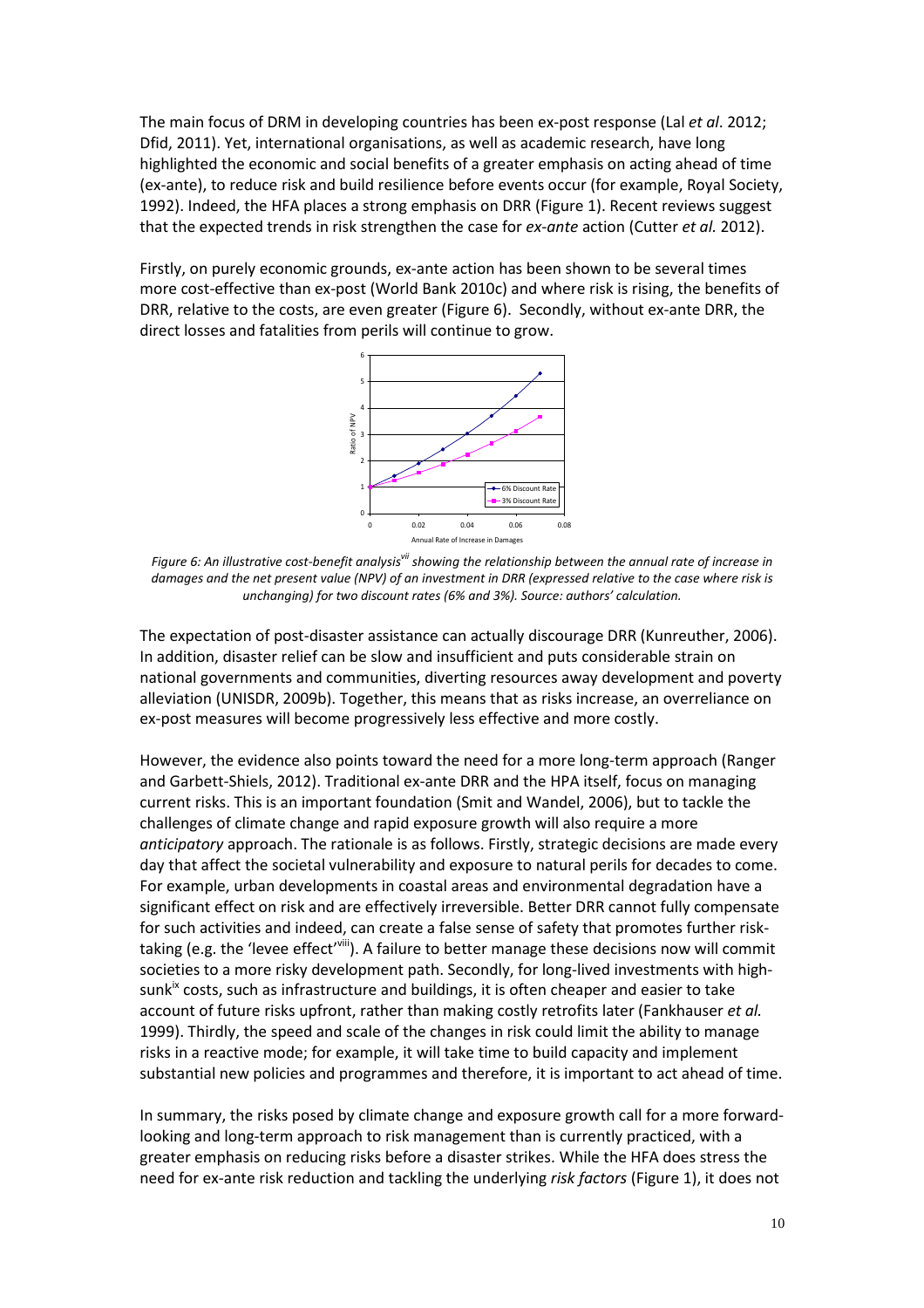explicitly recognise the changing nature of risks, the benefits of acting now to address the *long-term drivers* of trends in risk or the need to anticipate long-term changes in policy and investment decisions today. We suggest that the Post-2015 Framework for Disaster Risk Reduction should place greater and more explicit emphasis on these needs.

#### *Flexible, progressive interventions*

While experts can identify the major trends in risk (Section II) it is not possible to know exactly how risks will evolve in the future, even in probabilistic terms (Lempert et al. 2003). If not managed well, uncertainty can lead us to take too much, not enough or the wrong types of risk management measures, leading to greater risks and costs, or wasted investments (Ranger and Garbett-Shiels, 2012). Evidence suggests that the high degree of uncertainty calls for a new approach to DRM, where long-term strategies, policies and measures are designed to be flexible and robust enough to cope with a broad range of possible future risk scenarios (Cutter *et al.* 2012). Given what is at stake, we suggest that a Post-2015 Framework should be designed to encourage such as approach. High uncertainty may also provide an even greater rationale for reducing risks ex-ante<sup>x</sup>.

What does this mean in practice? Many types of DRR measures will reduce disaster risk whatever the future brings. These so-called *'no-regret'* measures include, for example, poverty alleviation, improving urban governance, diversifying rural livelihoods, health and education, insurance, restoring ecosystems, information (climate and risk) and building human and institutional capacity to manage risks (Cutter *et al.* 2012; World Bank 2010b).

However, there may be some difficult choices and trade-offs, particularly for example, where decisions concern long-lived infrastructure and buildings. For example, a decision over whether to increase investments in water infrastructure to maintain existing agricultural production, or to take the chance of shifting to less water intensive crops depend on long-term rainfall projections (O'Brien *et al.* 2012). To design robust strategies, recent literature and practice recommend that, rather than making one-off decisions now, planners should adopt a more flexible and progressive approach, which reduces risk incrementally (Fig. 5), while avoiding foreclosing future options (WRI 2011<sup>xi</sup>). Practically, a more flexible approach may involve strategies and measures that have wider safety margins or that can be adjusted over time in response to changing circumstances (Fankhauser *et al.* 1999). For example, the Thames Barrier in London can be over-rotated to protect the city if there is greater than anticipated sea level rise (Reeder and Ranger, 2011). A suite of tools are available to help inform decisions in such circumstances (Ranger *et al.* 2010).



*Fig 5. Illustration of the evolution of risk within an adaptive risk management approach* 

Robust approaches are not necessarily more expensive. But, they do require a more forward-looking and long-term approach that is supported by governance structures which enable regular monitoring and reviews of progress, flexible and adaptive planning, and learning and effective responses to new information (Pahl-Wostl 2009).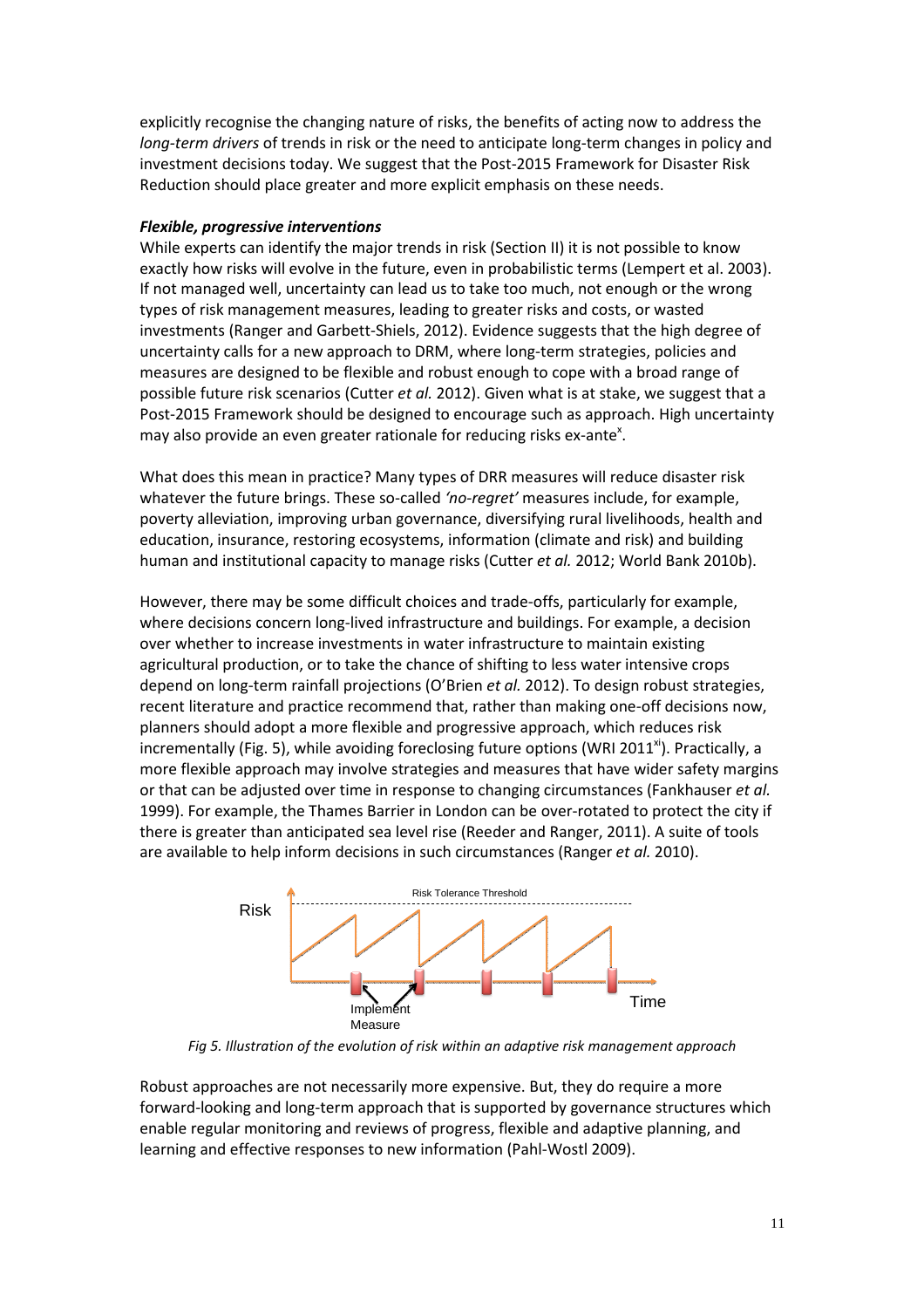The guidance of the HFA provides no information on dealing with changing and uncertain risks in DRR. We suggest that a post-2015 Framework should include a more explicit recognition and guidance on changing and uncertain risks, including a strategic goal that emphasises DRM as a progressive, flexible, learning process, rather than a one-off.

#### *Coupling DRR and Insurance*

It is well understood that appropriately-designed insurance markets can play a positive role by helping to manage those risks that cannot be cost-effectively reduced (Warner *et al.* 2009). By sharing risks across groups, insurance (and risk transfer<sup>xii</sup> more widely) increases the financial resilience to natural perils, speeding recovery and reducing the long-run (*indirect*) impacts of disasters. While the availability and use of risk transfer instruments has been limited in low income countries<sup>xiii</sup>, their increasing application in some development programmes and profile in international climate negotiations (Warner *et al.* 2009), suggests the need for a greater investigation of their application in a landscape of increasing risk.

Firstly, in an environment of more *intensive* risk (Section II) risk transfer could become a more important tool, as the capacity to absorb the highest losses may be reduced (Cutter *et al*. 2012). But, risk transfer is not a silver bullet solution. It does not reduce the *direct* impacts of disasters. This means that without ex-ante DRR, impacts will continue to increase. Where risk is rising, insurance will also become more expensive (Herweijer *et al.* 2009) and could eventually become unaffordable or unavailable<sup>xiv</sup>.

A solution now widely recognised (e.g. Warner et al. 2009) is to couple ex-ante DRR and risk transfer. Indeed, well-designed risk transfer can actually incentivise DRR $^{xy}$  and so could play an important role in an environment where risk is rising (Kunreuther 2006). Based on this evidence, we conclude that insurance could play an increasingly important role in the future, but should support DRR rather than replace it. The guidance of the HFA stresses the benefits of public-private partnerships in delivering risk reduction (UNISDR, 2007); we suggest that a Post-2015 Framework can better inform action by providing more explicit guidance on the role of insurance and innovative ways to couple DRR and insurance.

## **IV. Practical Challenges for Risk Governance**

In this Section, we consider the practical challenges brought about by the emerging risks described in Section II and the approaches outlined in Section III for institutions<sup>xvi</sup> and risk governance. The institutions involved in DRM in many least developed countries already struggle to manage current disaster risks (UNISDR 2011b), and we conclude here that the emerging challenges of climate change and rapid exposure growth could add to these. From the literature, we identify four main areas of additional practical challenges. We review the evidence on practical approaches to overcome these challenges and compare these to the recommendations to the HPA. In general, we conclude that the Priorities for Action set out by the HFA provide the right foundation for tackling these challenges, yet, there are some new areas which require attention, particularly those related to dealing with uncertainty.

### *Challenge 1 - A greater focus on ex-ante risk reduction*

There are several existing barriers to ex-ante DRR in developing countries, including financial constraints, weak risk governance and a lack of capacity and information (Lal *et al*. 2012; Dfid, 2011). A particular challenge is that ex-post response, which brings tangible, immediate benefits, is often more politically appealing and broadly supported than investments in risk reduction, which can entail greater upfront costs but less immediate, certain and visible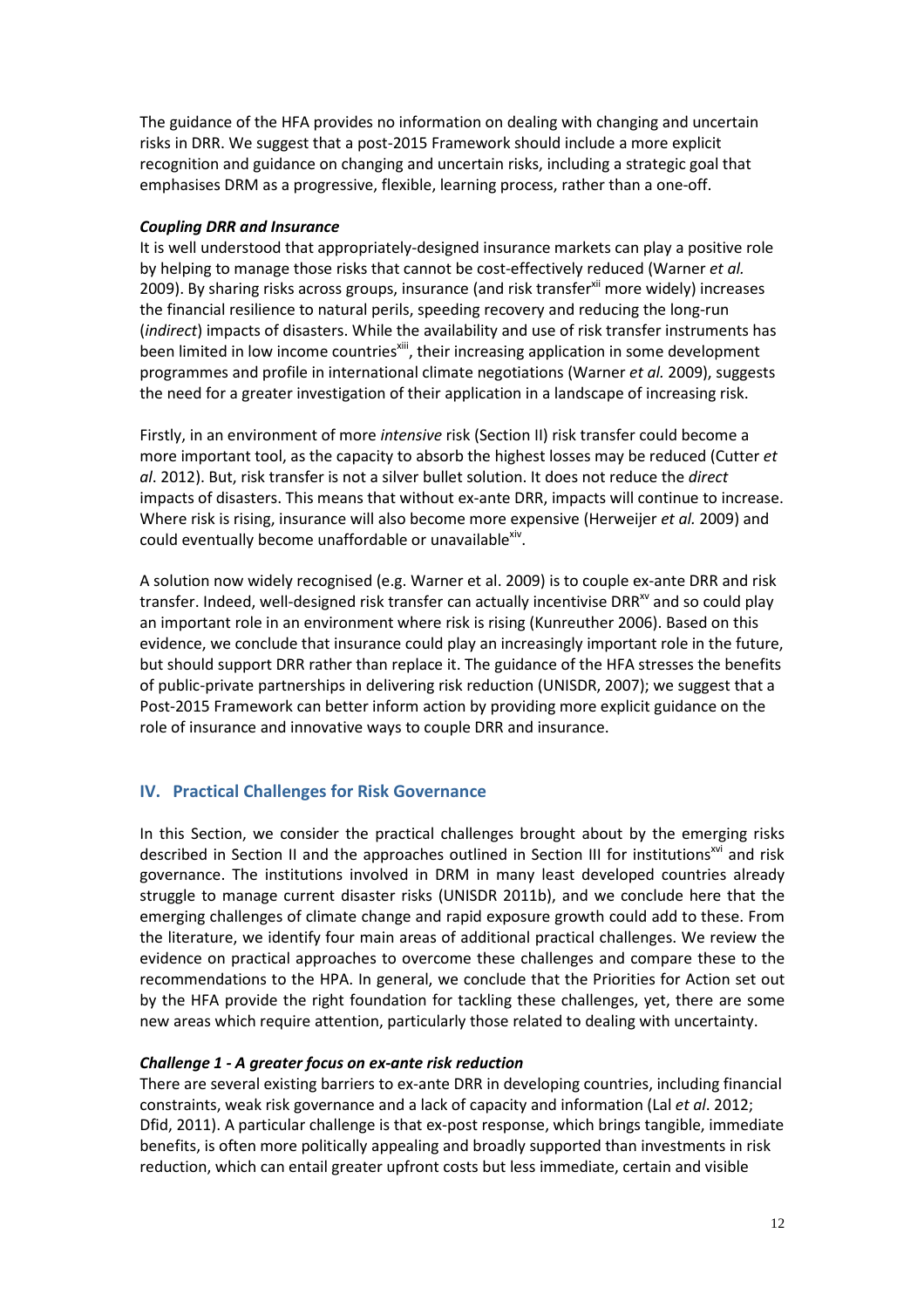benefits (O'Brien *et al.* 2012; Seck, 2007). This existing challenge may create a significant barrier to dealing effectively with the challenges of climate change and exposure growth, which as Section III suggests, call for a greater emphasis on ex-ante risk reduction. Indeed, this barrier may be worsened in this case, as for many decisions, the uncertainties and stakes will be higher, decisions more urgent and options more disputed<sup>xvii</sup> (O'Brien *et al.*) 2012). Also, long-term risks are often seen as requiring less immediate attention than pressing issues such as economic growth, health and education (O'Brien *et al.* 2012).

The first Priority for Action of the HFA is to *"ensure that disaster risk reduction is a national and local priority with a strong institutional basis for implementation*" and lays out a series of specific actions toward this goal, including: strengthening institutional mechanisms; integrating DRR within other policy agendas; and fostering political commitment (Figure 1). These objectives are consistent with those emphasised for climate change adaptation (Lal *et al*. 2012; World Bank 2010a). We conclude that the emerging challenges of a changing and uncertain risk environment underline the urgency of these activities laid out by the HFA.

# *Challenge 2 - Managing the long-term drivers of trends in risks*

Section III called for more emphasis on tackling the long-term drivers of trends in risk. Yet, the 2011 assessment of progress against the HFA highlighted the lack of progress in this general area (the Fourth Priority for Action) in many developing countries (UNISDR, 2011b). The evidence points to several (interlinked) barriers to action. Firstly, at the national level, responsibility for DRM is often held within the Civil Defence and Ministries of the Interior, or a National Disaster Management Authority (Thomalla *et al*. 2006) which do not have the mandate, or sufficient influence within government, to address the most important drivers of risk, such as development planning (World Bank 2008; UNIDSR 2011b). Secondly, managing the underlying drivers of rising risk often involves complex policy challenges. For example, reducing migration into hazard-prone informal urban settlements requires addressing underlying issues, such as rural employment, changing livelihoods and wealth inequalities (Cutter *et al.* 2012). Thirdly, efforts can be constrained by competing political and economic pressures for development and poverty alleviation, a lack of incentives, social norms or a lack of capacity for enforcement (Mitchell *et al.* 2012; Hallegatte, 2011)<sup>xviii</sup>.

The urgency of avoiding committing societies to vulnerable development paths identified in Section III strengthens the importance of making progress on the fourth Priority for Action of the HFA, but importantly, that there is a need for greater emphasis on managing the *longterm* drivers of trends in risk, such as environmental degradation and urbanisation in hazardprone areas. UNISDR (2007) provides guidance here. The more recent literature also provides some lessons; for example, there is evidence that progress could be made through:

- 1. *Seizing opportunities to reduce long-term risks when they come about naturally, for example during reconstruction following a disaster or during urban redevelopment.* For example, this strategy has proved successful (but not the norm) in Mumbai, Delhi and New Orleans (O'Brien *et al.* 2012).
- 2. *Building high-level leadership and identifying champions.* The Kiribati Adaptation Program (KAP) is guided within the Office of the President, ensuring high-level champions and leadership. With this support, on the basis of extensive consultation, the KAP is successfully integrated across national development strategies and sectoral plans, and tied directly into all priorities and activities identified by the government planning documents (Mitchell *et al.* 2012).
- 3. *Ensuring attractive alternatives.* For example, incentivising development away from coastal areas by providing businesses with safe development zones connected to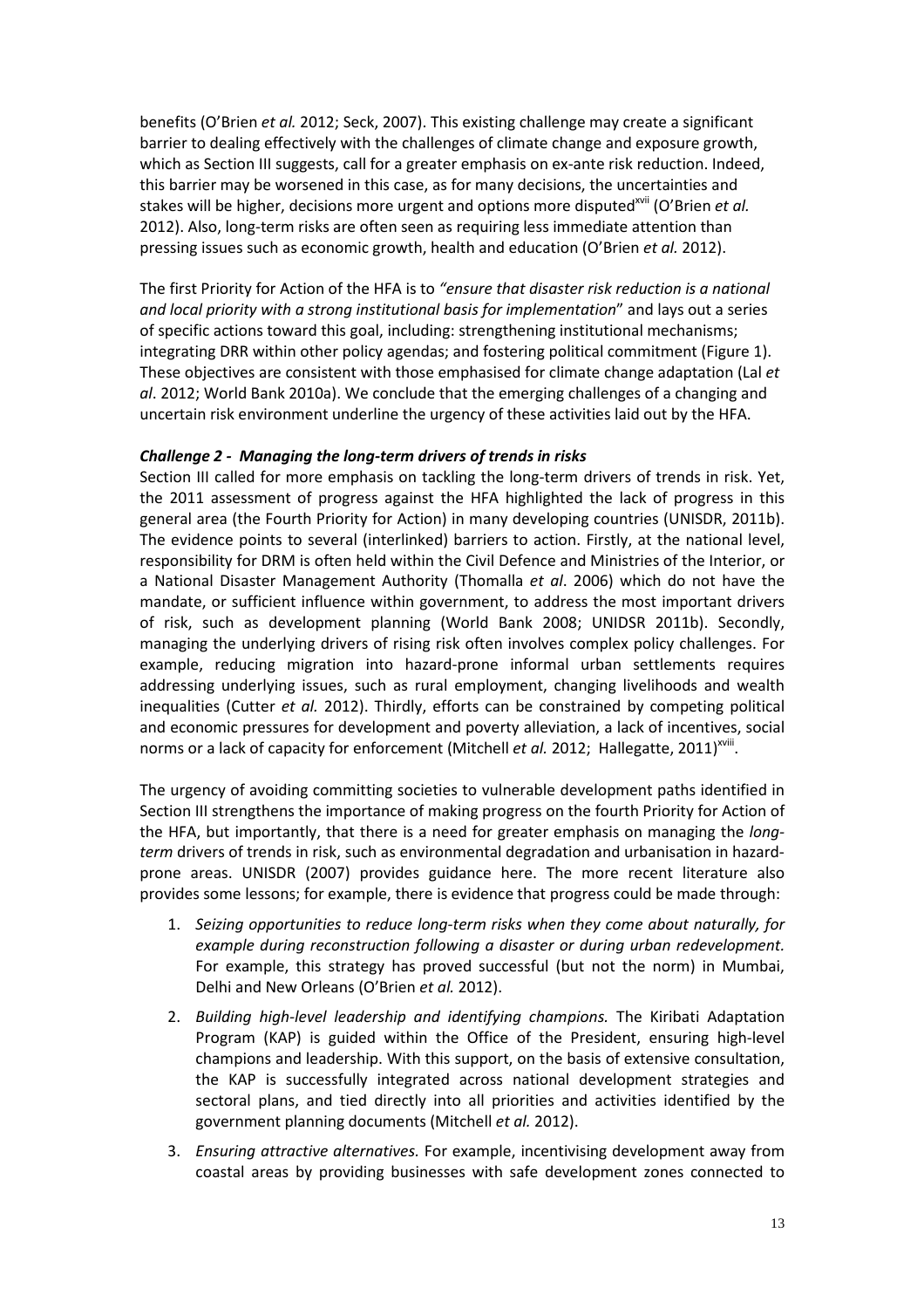ports by efficient transport networks and by providing cheap, rapid public transport from job centres to safe residential areas that can be developed (Hallegatte, 2011).

We conclude that a Post-2015 Framework for Disaster Risk Reduction should entail a greater emphasis on taking action now to curb the underlying drivers of long-term trends in risk, as opposed to just current risk factors. It should provide a more explicit link to interconnected policy issues, such as sustainable (climate-resilient) development and growth. It should also provide updated guidance and case studies on innovative policies and partnerships to tackle long-term trends in risk whilst not foregoing the benefits of growth.

The integration of development policy and disaster risk management should also be reflected at the international policy level. To help facilitate this, the successor to the HFA will need to be strongly integrated with the Post-2015 UN Development Agenda.

#### *Challenge 3 - Technical capacity and decision making*

The complexity and uncertain nature of long-term risk bring several additional challenges to the institutions involved in DRM. Firstly, the lack of technical capacity and risk information can already create a barrier to DRM (Prabhakar *et al*. 2009). To tackle these new challenges, additional skills and data may be required. While there is evidence of progress in developing these capacities within some institutions (for example, within those responsible for climate change adaptation) the institutions involved in DRM are often not integrated with these (UNISDR 2011; Schipper and Pelling 2006). Secondly, the nature of risks and uncertainties may raise fundamental psychological barriers to action<sup>xix</sup> that can adversely affect judgements about the allocation of efforts to address risks (Cutter *et al*. 2012).

There are also a number of existing barriers to be overcome; for example, risk assessments and decision analyses are important, but have little value if they are not integrated appropriately within institutional decision making structures. Lal *et al*. (2012) found limited evidence that national systems are explicitly integrating knowledge of future changes in risk. There are significant gaps in our understanding of the capacity of institutions to deal with changing and deeply uncertain risks (Prabhakar *et al.* 2009; Lal *et al.,* 2012).

The HFA stresses the need to identify, assess and monitor disaster risks (Priority 2), as well as activities to enhance the use of knowledge (Priority 3), but we argue that these activities must be implemented in a way that explicitly recognises the need to deal effectively with changing and uncertain risks. Given the evidence gaps in this area, further work is required to develop a set of relevant and informative guidance.

#### *Challenge 4 - Implementing flexible, progressive decision making processes*

The emerging risks call for a more flexible and progressive approach to DRM (Section III) but there is little evidence on how this can be achieved in practice (Lal et al., 2012) and how such an approach would fit within current institutional frameworks. There is evidence of barriers to learning in some areas; for example, a survey of Sub-Saharan African countries suggested that few would review, update and improve their DRM plans over time (World Bank 2008). There is also evidence of a lack of information and knowledge management within DRM organisations, which has constrained the ability of the organisations to learn from changing circumstances (FAO 2008; World Bank 2008). Better understanding this capacity is an important area of future research. The goals and priorities of the HFA provide little explicit guidance on potential approaches to overcome these challenges. In particular, they do not emphasise DRM as a progressive, flexible and learning process. A high level review of the literature suggests some initial recommendations, for example: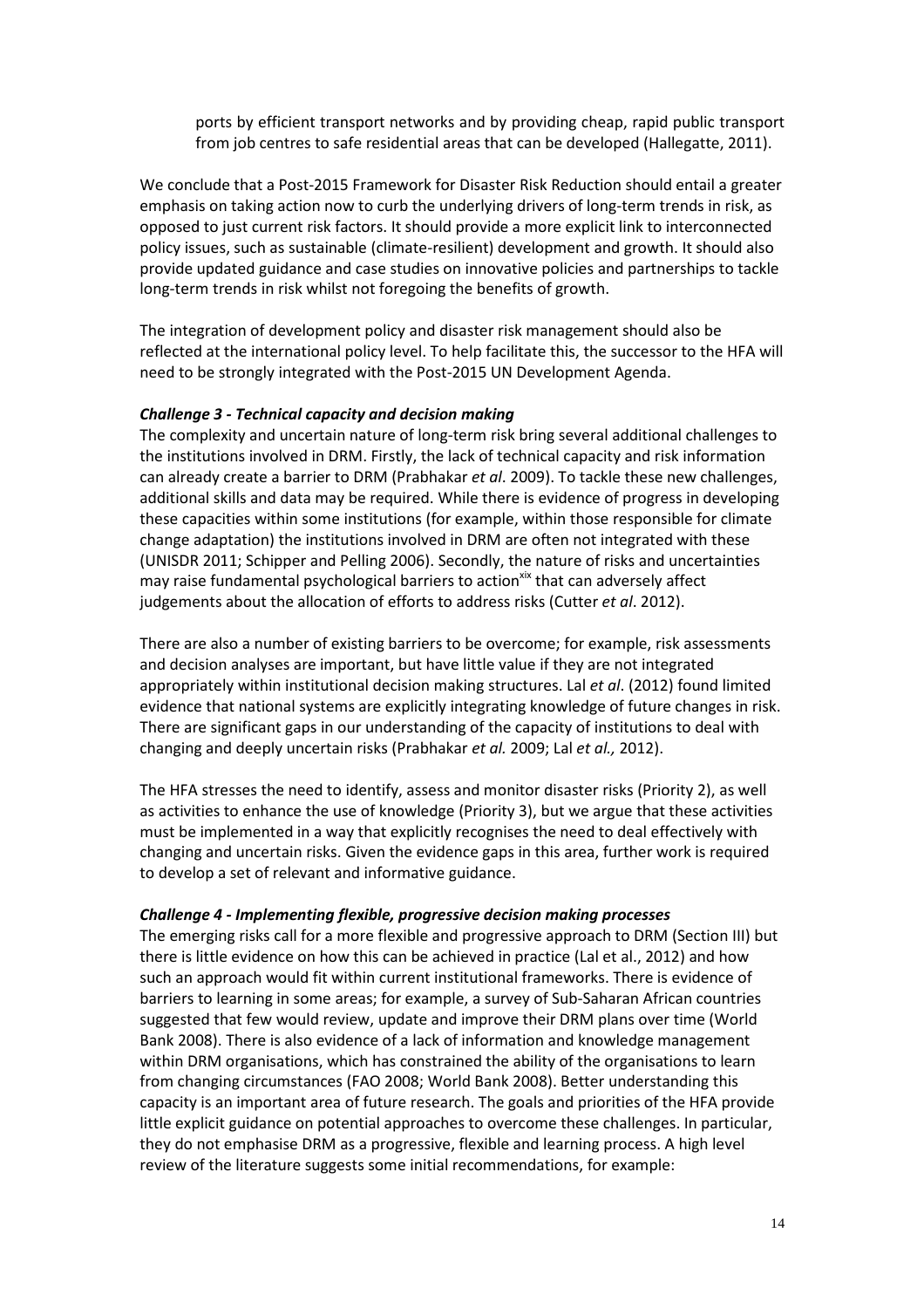- 1. *(a) Implementing processes to regularly review the effectiveness of DRM and (b) building appropriate governance structures that integrate this knowledge progressively into decision making at multiple-levels, from local to national.* For example, the Cayman Islands have a National Hurricane Committee that assesses the response to hurricanes at several levels and identifies successes and failures. Findings are incorporated into the National Hurricane Plan (Tompkins 2005).
- 2. *Structuring risk management programmes (and associated institutional frameworks) with long-term mandates, which allow flexibility in plans, and a clear mandate for monitoring, review and updates*. For example, the Yangtze River project in China addresses flooding issues in the basin through a 30 year master plan with regular 5 year updates (Pittock and Xu 2010).

There is a need for more work in this area to develop a more comprehensive and tested set of recommendations that could inform future action.

# **V. Conclusions**

The changing and uncertain nature of the emerging risks associated with climate change and exposure growth will bring new challenges for disaster risk management (DRM), particularly in developing countries. The evidence suggests that to manage these trends, will require a more forward-looking, flexible and progressive approach to DRM than is observed in practice, with a greater emphasis on ex-ante risk reduction and on managing the underlying drivers of the long-term trends in risk. Such approaches have been argued for decades, yet the emerging trends and risks further stress the need for their adoption.

There is evidence that action could come up against several existing and new barriers. We conclude that to tackle the emerging risks will require a scaled-up and more urgent implementation of the HFA's Priorities for Action, particularly those concerning the integration of disaster risk reduction into sustainable development policies and planning.

We conclude that in some areas, the Post-2015 Framework for Disaster Risk Reduction will need to strengthen or extend the priorities of the HFA to tackle these trends, including: (i) stronger emphasis on the need to manage the underlying drivers of *long-term* trends in risk (as well as current risks), including providing practical guidance; (ii) greater recognition of the need to understand and deal with changing and uncertain risks within HFA Priorities 2 (on risk assessment and early warning) and 3 (on using knowledge to build resilience); and (iii) a strategic goal that emphasises DRM as a progressive, flexible, learning process, rather than a one-off. We have also identified areas where further research is required to inform the Post-2015 Framework, in particular, on the practical applications of approaches to cope with uncertainty in decision making. This set of recommendations is preliminary but it is hoped that they will provide a basis for discussion and consultation.

Finally, this paper has demonstrated that *climate-resilient* development is central to managing disaster risk over the long-term, as core development decisions made today will influence risk significantly, and sometimes irreversibly, for decades to come. Achieving this goal will require a greater integration of disaster risk (and adaptation) into core development policy at all levels, from local to international. Hence, to address future disaster risk, the successor to the HFA will need to be strongly integrated with the Post-2015 UN Development Agenda.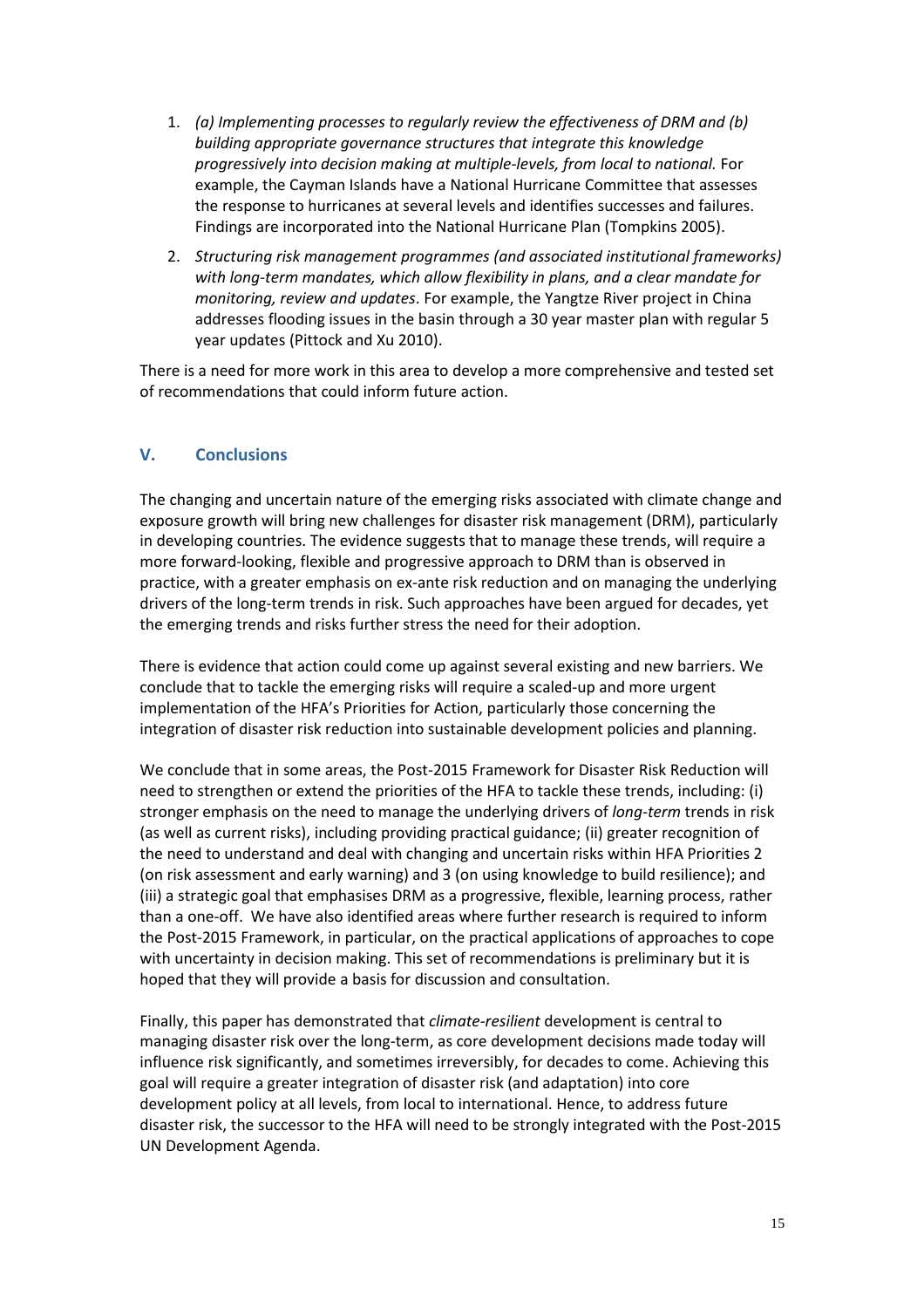#### **Acknowledgements**

The authors express their thanks to the two anonymous reviewers and to those who provided inputs and advice, including Professor David Jones and Professor Virginia Murray. We gratefully acknowledge the support of our funders, the Global Green Growth Institute (GGGI), the Grantham Foundation for the Protection of the Environment and the UK Economic and Social Research Council. This paper stemmed from a contribution to the 2012 Foresight project on "Reducing Risks of Future Disasters", for which we gratefully acknowledge the support of the Government Office for Science.

#### **References**

Cutter, S., Osman-Elasha, B., Campbell, J., Cheong, S.-M., McCormick, S., Pulwarty, R., Supratid, S. and Ziervogel, G. (2012) *Managing the risks from climate extremes at the local level. In: Managing the Risks of Extreme Events and Disasters to Advance Climate Change Adaptation* [Field, C.B., V. Barros, T.F. Stocker, D. Qin, D.J. Dokken, K.L. Ebi, M.D. Mastrandrea, K.J. Mach, G.-K. Plattner, S.K. Allen, M. Tignor, and P.M. Midgley (eds.)]. A Special Report of Working Groups I and II of the Intergovernmental Panel on Climate Change (IPCC). Cambridge University Press, Cambridge, UK, and New York, NY, USA, pp. 291-338

Department for International Development (Dfid) (2011). *Humanitarian Emergency Response Review*. Chaired by Lord Ashdown.

Fankhauser, S., Smith, J. & Tol, R., (1999) *Weathering climate change: some simple rules to guide adaptation decisions.* Ecological Economics 30(1). 67-78.

Foresight (2012) *Reducing Risks of Future Disasters: Priorities for Decision Makers.* Government Office for Science, London, UK.

Hallegatte, S. (2011) *How Economic Growth and Rational Decisions Can Make Disaster Losses Grow Faster Than Wealth.* World Bank Policy Research Working Paper 5617.

Hallegatte S., Hourcade J.-C., Dumas P. (2007) *Why economic dynamics matter in assessing climate change damages: illustration on extreme events.* Ecological Economics 62(2):330–340.

Handmer, J., Honda, Y., Kundzewicz, Z.W., Arnell, N., Benito, G., Hatfield, J., Mohamed, I.F., Peduzzi, P., Wu, S., Sherstyukov, B., Takahashi, K., and Yan, Z. (2012) *Changes in impacts of climate extremes: human systems and ecosystems. In: Managing the Risks of Extreme Events and Disasters to Advance Climate Change Adaptation* [Field, C.B., V. Barros, T.F. Stocker, D. Qin, D.J. Dokken, K.L. Ebi, M.D. Mastrandrea, K.J. Mach, G.-K. Plattner, S.K. Allen, M. Tignor, and P.M. Midgley (eds.)]. A Special Report of Working Groups I and II of the Intergovernmental Panel on Climate Change (IPCC). Cambridge University Press, Cambridge, UK, and New York, NY, USA, pp. 231- 290.

Hanson, S., Nicholls, R., Ranger, N., Hallegatte, S., Corfee-Morlot, J., Herweijer, C., and Chateau, J. (2011) *A global ranking of port cities with high exposure to climate extremes*. Climatic Change 104, 89-111.

Hassan, R., Scholes, R. and Ash, N. (Eds.) (2005). Ecosystems and human well-being : current state and trends : findings of the Condition and Trends Working Group of the Millennium Ecosystems Assessment. Island Press, Washington DC, USA.

Herweijer, C., N. Ranger, and R.E.T. Ward (2009) *Adaptation to climate change: Threats and opportunities for the insurance industry.* The Geneva Papers 34(3), 360-380

Hoeppe, P. and Gurenko, E. (2006) *Scientific and Economic Rationales for Innovative Climate Insurance Solutions.* Climate Policy, 6(6). 607–620.

Holland, G. (2009) *Predicting El Niño's Impacts*. Science 325, 47

Kunreuther, H., (2006) *Disaster mitigation and insurance: Learning from Katrina*. The Annals of the American Academy of Political and Social Science 604(1), 208-227

Intergovernmental Panel on Climate Change (2007) *Climate Change 2007: The Physical Science Basis. Contribution of Working Group I to the Fourth Assessment Report of the Intergovernmental Panel on Climate Change* [Solomon, S., D. Qin, M. Manning, Z. Chen, M. Marquis, K.B. Averyt, M. Tignor and H.L. Miller (eds.)]. Cambridge University Press, Cambridge, United Kingdom and New York, NY, USA, 996 pp.

Lal, P.N., Mitchell, T., Aldunce, P., Auld, H., Mechler, R., Miyan, A., Romano, L.E., and Zakaria, S. (2012) *National systems for managing the risks from climate extremes and disasters. In: Managing the Risks of Extreme Events and Disasters to Advance Climate Change Adaptation* [Field, C.B., V. Barros, T.F. Stocker, D. Qin, D.J. Dokken, K.L. Ebi, M.D. Mastrandrea, K.J. Mach, G.-K. Plattner, S.K. Allen, M. Tignor, and P.M. Midgley (eds.)]. A Special Report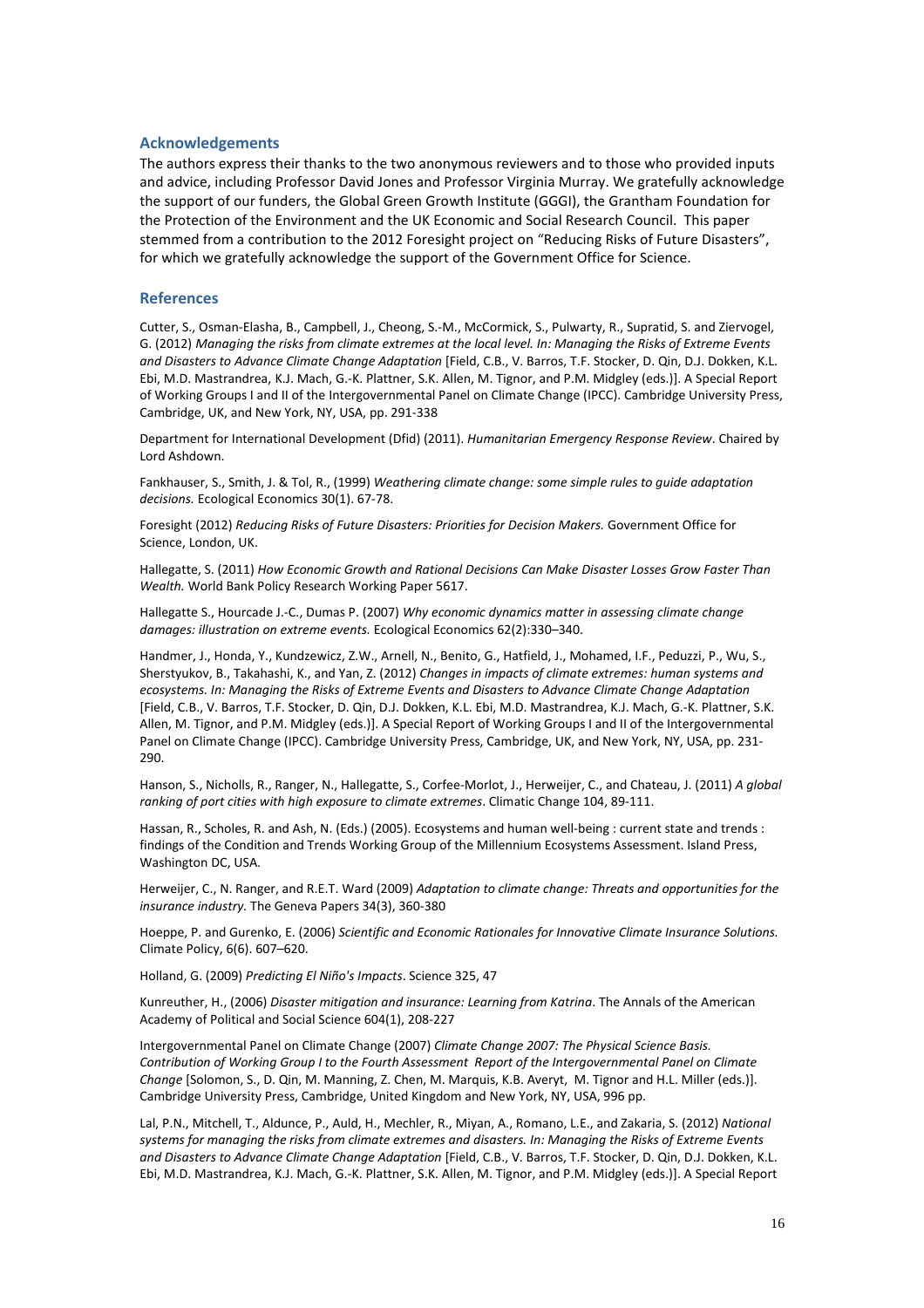of Working Groups I and II of the Intergovernmental Panel on Climate Change (IPCC). Cambridge University Press, Cambridge, UK, and New York, NY, USA, pp. 339-392.

Lavell, A., Oppenheimer, M., Diop, C., Hess, J., Lempert, R., Li, J., Muir-Wood, R., and Myeong, S. (2012) *Climate change: new dimensions in disaster risk, exposure, vulnerability, and resilience. In: Managing the Risks of Extreme Events and Disasters to Advance Climate Change Adaptation* [Field, C.B., V. Barros, T.F. Stocker, D. Qin, D.J. Dokken, K.L. Ebi, M.D. Mastrandrea, K.J. Mach, G.-K. Plattner, S.K. Allen, M. Tignor, and P.M. Midgley (eds.)]. A Special Report of Working Groups I and II of the Intergovernmental Panel on Climate Change (IPCC). Cambridge University Press, Cambridge, UK, and New York, NY, USA, pp. 25-64.

Lempert, R.J., Popper, S.W. and Bankes, S.C. (2003) *Shaping the Next One Hundred Years: New Methods for Quantitative, Long-Term Policy Analysis*, RAND, Santa Monica.

Lonsdale, K.G., Gawith, M.J., Johnstone, K. Street, R. B., West, C. C. and Brown, A. D, 2010, *Attributes of welladapting organisations*, A report prepared by UK Climate Impacts Programme for the Adaptation Sub-Committee, April 2010

Luxbacher, K., and Uddin, A.M.K. (2010) *Bangladesh's Comprehensive Approach to Disaster Management*. Case Studies written for the World Resources Report 2010-2011. Washington DC.

Mitchell, T., Mechler, R. and Harris, K. (2012) *Tackling exposure: placing disaster risk management at the heart of national economic and fiscal policy.* CDKN Guide, May 2012.

Montz, B.E. and Tobin, G.A., (2008) *Living large with levees: Lessons learned and lost*. Natural Hazards Review 9(3), 150-157

Morgan, M.G., Dowlatabadi, H., Henrion, M., Keith, D., Lempert, R.J., McBride, S., Small, M., and Wilbanks, T. (2009) *Best Practice Approaches for Characterizing, Communicating, and Incorporating Scientific Uncertainty in Decisionmaking.* Synthesis and Assessment Product 5.2 of the U.S. Climate Change Science Program, National Oceanic and Atmospheric Administration, Washington, DC.

Neumayer, E. and Barthel F. (2011) *Normalizing economic loss from natural disasters: a global analysis.* Global Environmental Change 22(1), 13-24

Pahl-Wostl. C. (2009) *A conceptual framework for analysing adaptive capacity and multi-level learning processes in resource governance regimes*. Global Environmental Change, 18: 354-365

Parry, M.L., Canziani O.F., Palutikof J.P. *et al*., (2007) *Technical Summary. Climate Change 2007: Impacts, Adaptation and Vulnerability. Contribution of Working Group II to the Fourth Assessment Report of the Intergovernmental Panel on Climate Change*, M.L. Parry, O.F. Canziani, J.P. Palutikof, P.J. van der Linden and C.E. Hanson, (eds.). Cambridge University Press, Cambridge, UK. 23-78.

Pittock, J., and Xu, M. (2010) *Controlling Yangtze River Floods: A new approach*, World Resources Report, Washington DC. Available online at www.worldresourcesreport.org

Prabhakar, S.V.R.K., Srinivasan, A., and Shaw, R.. (2009) *Climate change and local level disaster risk reduction planning: need, opportunities and challenges.* Mitigation and Adaptation Strategies for Global Change 14, 7-33.

O'Brien, K., M. Pelling, A. Patwardhan, S. Hallegatte, A. Maskrey, T. Oki, U. Oswald-Spring, T. Wilbanks, and P.Z. Yanda (2012) *Toward a sustainable and resilient future. In: Managing the Risks of Extreme Events and Disasters to Advance Climate Change Adaptation* [Field, C.B., V. Barros, T.F. Stocker, D. Qin, D.J. Dokken, K.L. Ebi, M.D. Mastrandrea, K.J. Mach, G.-K. Plattner, S.K. Allen, M. Tignor, and P.M. Midgley (eds.)]. A Special Report of Working Groups I and II of the Intergovernmental Panel on Climate Change (IPCC). Cambridge University Press, Cambridge, UK, and New York, NY, USA, pp. 437-486.

Ranger, N. and Garbett-Shiels, S.-L. (2012) *Accounting for a Changing and Uncertain Climate in Planning and Policymaking Today: lessons for least developed countries*. Climate and Development (*in press*)

Ranger, N., Millner, A., Dietz, S., Fankhauser, S., Lopez, A and Ruta, G. (2010) *Adaptation in the UK: a decision making process.* Grantham Research Institute on Climate Change and the Environment, London, UK.

Reeder, T. and Ranger, N. (2011) *How do you adapt in an uncertain world? Lessons from the Thames Estuary 2100 project*. World Resources Report, Washington DC

Royal Society (1992) Risk: Analysis, Perception and Management: Report of a Royal Society Study Group. ISBN 0854034676

Satterthwaite, D., Huq, S., Pelling, M., Reid, H. and Romero Lanako, P. (2007) *Adapting to Climate Change in Urban Areas. The possibilities and constraints of low- and middle-income nations*. http://www.iied.org/pubs/pdfs/10549IIED.pdf.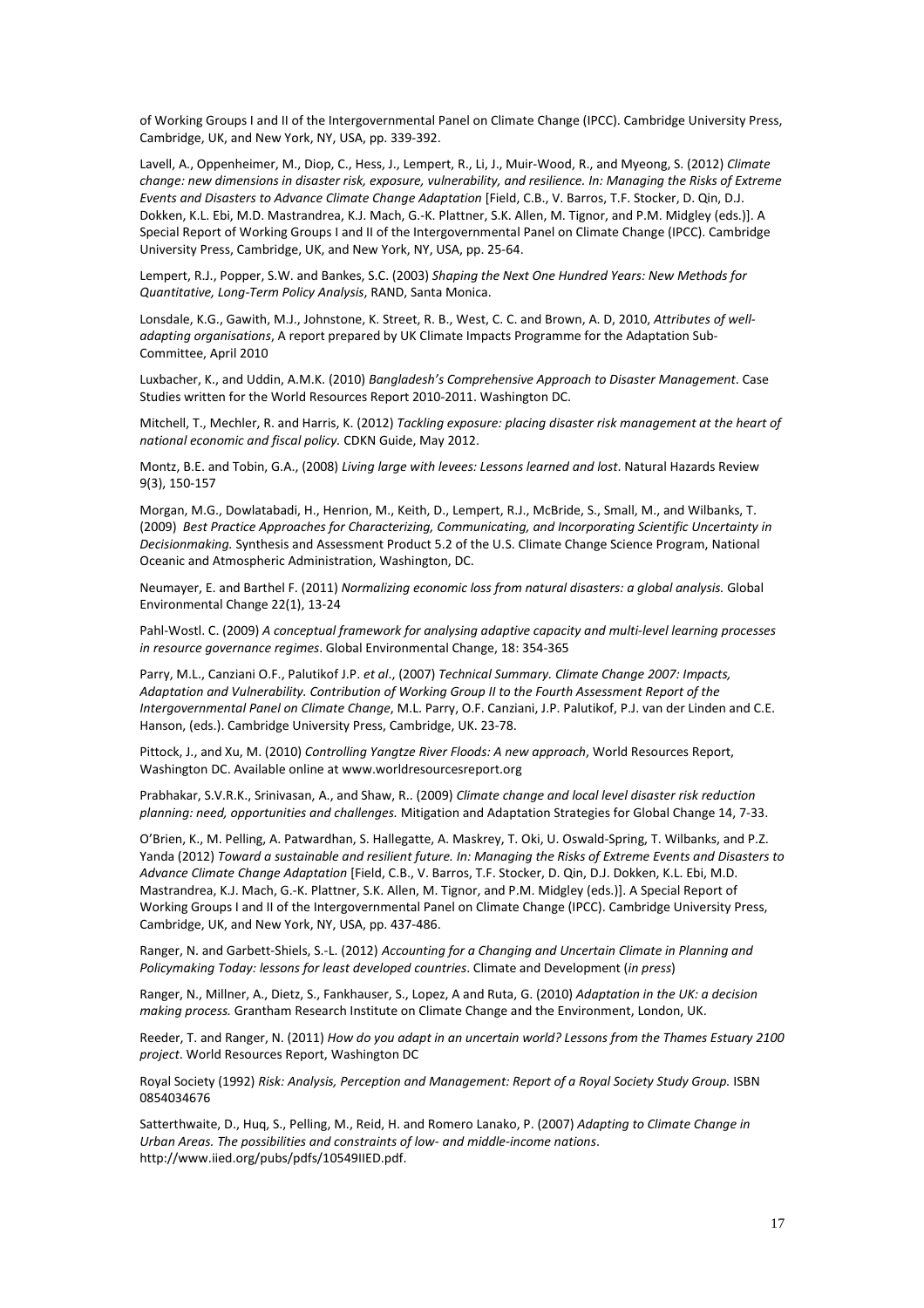Seck, P. (2007) *Links between Natural Disasters, Humanitarian Assistance and Disaster Risk Reduction: A Critical Perspective*. United Nations Development Programme, New York, NY

Seneviratne, S.I., Nicholls, N., Easterling, D., Goodess, C.M., Kanae, S., Kossin, J., Luo, Y., Marengo, J., McInnes, K., Rahimi, M., Reichstein, M., Sorteberg, A., Vera, C., and Zhang, X. (2012) *Changes in climate extremes and their impacts on the natural physical environment. In: Managing the Risks of Extreme Events and Disasters to Advance Climate Change Adaptation* [Field, C.B., V. Barros, T.F. Stocker, D. Qin, D.J. Dokken, K.L. Ebi, M.D. Mastrandrea, K.J. Mach, G.-K. Plattner, S.K. Allen, M. Tignor, and P.M. Midgley (eds.)]. A Special Report of Working Groups I and II of the Intergovernmental Panel on Climate Change (IPCC). Cambridge University Press, Cambridge, UK, and New York, NY, USA, pp. 109-230.

Schipper L., and Pelling M. (2006) *Disaster risk, climate change and international development: scope for, and challenges to, integration.* Disasters 30 (1), 19-38

Smit, B. and Wandel J. (2006) *Adaptation, adaptive capacity and vulnerability*. Global Environmental Change, 16, 282-292

Stainforth, D., Downing, T.E., Washington, R., Lopez, A., and New, M., (2007) *Issues in the interpretation of climate model ensembles to inform decisions*. Philosophical Transactions of the Royal Society A: Mathematical, Physical and Engineering Sciences, 365. 2163-2177.

Stott, P., Stone, D.A., Allen, M.R. 2004. *Human contribution to the European heatwave of 2003*. Nature 432, 610- 614.

Thomalla, F., Downing, T., Spanger-Siegfried, E., Han, G., and Rockström J. (2006) *Reducing hazard vulnerability: towards a common approach between disaster risk reduction and climate adaptation.* Disasters 30(1) 39-48

Tompkins E (2005) *Planning for Climate Change in Small Islands: Insights from the Cayman Islands Government.* Global Environmental Change Part A 15, 139-149.

UK Climate Impacts Programme (2010) *The UKCIP Adaptation Wizard V 3.0*. UKCIP, Oxford, UK.

United Nations Department of Economic and Social Affairs (2012) *World Urbanization Prospects: The 2011 Revision.* UN DESA, New York.

United Nations International Strategy for Disaster Reduction (UNISDR) (2012) *Towards a Post-2015 Framework for Disaster Risk Reduction. http://www.unisdr.org/files/25129\_towardsapost2015frameworkfordisaste.pdf*

UNISDR (2011a) *Global Assessment Report on Disaster Risk Reduction 2011: Revealing Risk, Redefining Development*. United Nations, Geneva, Switzerland.

UNISDR (2011b) *HYOGO FRAMEWORK FOR ACTION 2005-2015. Building the Resilience of Nations and Communities to Disasters: a mid-term review.* United Nations, Geneva, Switzerland.

UNISDR (2009) *Global Assessment Report on Disaster Risk Reduction*. United Nations, Geneva, Switzerland.

UNISDR (2007) *Words Into Action: A Guide for Implementing the Hyogo Framework.* United Nations, Geneva, Switzerland.

Warner, K., Ranger, N., Surminski, S., Arnold, M., Linnerooth-Bayer, J., Michel-Kerjan, E., Kovacs, P. and Herweijer, C. (2009a) *Adaptation to Climate Change: Linking Disaster Risk Reduction and Insurance.* A paper prepared for the United Nations International Strategy on Disaster Reduction.

Weber, E.U. and Stern, P. C. (2011) *Public understanding of climate change in the United States*. American Psychologist 66(4), 315-328

World Bank (2010a) *World Development Report 2010*: *Development and Climate Change*. The International Bank for Reconstruction and Development/ The World Bank, Washington DC, USA.

World Bank (2010b) *Mainstreaming Adaptation to Climate Change in Agriculture and Natural Resource Management Projects*. The International Bank for Reconstruction and Development/ The World Bank, Washington DC, USA.

World Bank (2010c*) Natural Hazards, UnNatural Disasters: The Economics of Effective Prevention*. The International Bank for Reconstruction and Development/ The World Bank, Washington DC, USA.

World Bank (2008) *Report on the Status of Disaster Risk Reduction in the Sub-Saharan Africa Region*. The International Bank for Reconstruction and Development/ The World Bank, Washington DC, USA.

World Economic Forum (WEF) (2012) *Global Risks 2012.* Seventh Edition. Switzerland.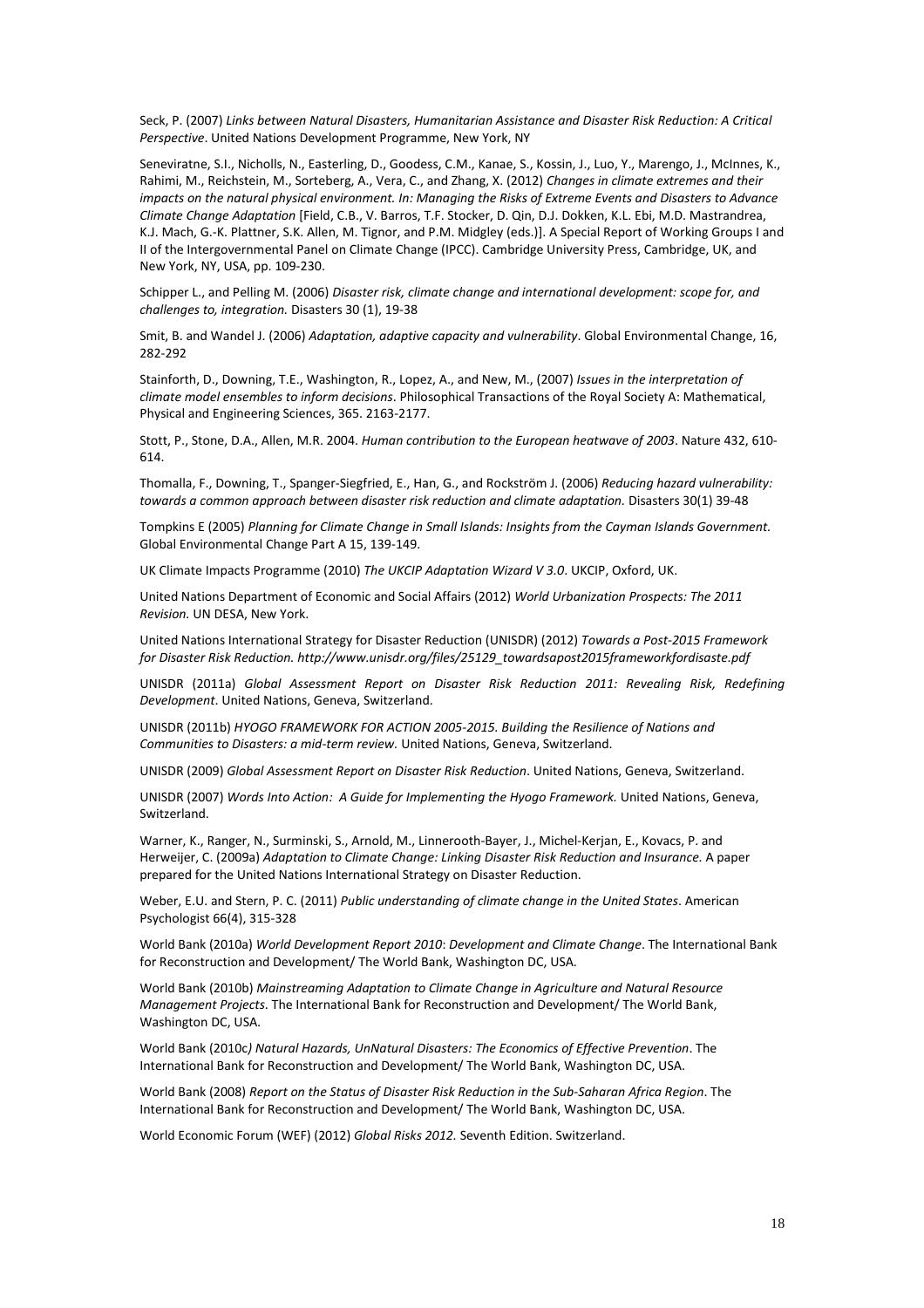World Resources Institute (WRI) (2011) *World Resources 2010–2011: Decision Making in a Changing Climate— Adaptation Challenges and Choices*. World Resources Institute in collaboration with United Nations Development Programme, United Nations Environment Programme and World Bank. Washington, DC, USA.

iii Vulnerability has both physical (such as the quality of housing and protective infrastructure) and social and institutional aspects (such as low levels of health care, lack of access to early warnings and a lack of vehicles for evacuation). The term also incorporates resilience, the capacity to recover from events when they occur. <sup>iv</sup> The likelihood and confidence statements in Table 1 are expert judgements by the IPCC on the robustness of conclusions given current knowledge. For example, *virtually certain* indicates a >99% probability, *very likely,* a

>90% probability and *likely,* a >66% probability, based on expert judgement of the available evidence. A confidence statement indicates the type, amount, quality, and consistency of evidence; for example, a low confidence suggests little available research or little consistency between findings at present. A likelihood statement implies high confidence.

 $\rm v$  ENSO is a pattern of climate variation (mainly across the Pacific) that follows a cycle of roughly 4 – 5 years. vi The floods in Thailand in 2011 caused major disruption to supply chains of electronics across the world, and many poor communities were severely affected by global food price increases in 2008 (WEF 2010). Conversely, access to global food, financial (insurance) and energy markets can increase the resilience to local weather. vii The actual ratios of NPV also depend on the size of the costs and benefits. Here, the cost-benefit analysis assumes an upfront cost of \$100,000 and annual benefits accrued at a rate of \$10,000 per year. The benefits of DRR are assumed to grow at the same rate as the annual average damages. The decision maker is risk neutral. viii For example, building flood defences can encourage people to build homes behind them, as observed, for

example, in New Orleans prior to Hurricane Katrina (Montz and Tobin 2008).

<sup>ix</sup> Sunk costs are costs that cannot be recovered.

 $\overline{a}$ 

 $^x$  For example, if the decision maker were ambiguity adverse (Lempert et al. 2003).

<sup>xii</sup> Risk transfer includes any mechanism whereby an individual or organisation (the insured) transfers part of their risk to an insurer in return for a payment (the premium). If the insured experiences a loss, the insurer pays out a previously agreed amount.

xiii There are a number of barriers to extending the use of insurance in developing countries, including affordability and a lack of local capacity and distribution networks (Warner et al. 2009). However, recent innovations in risk transfer, such as micro-insurance, sovereign catastrophe bonds and regional risk pooling, attempt to increase the accessibility of risk transfer for lower-income countries and are now evolving from the initial pilot phase.

xiv In developed markets, increasingly catastrophic losses have led private insurers to withdraw from some markets (Priest et al. 2005, Botzen and van den Bergh, 2008). This has resulted in insurance becoming unavailable to many households, reducing their resilience.

<sup>xv</sup> Pilot projects have trialled innovative approaches to promoting DRR through the design of risk transfer, such as the Wind Hazard Mitigation programme in Florida, which offers premium discounts for homeowners that invest in verified risk reduction measures, and the Harita micro-insurance scheme in Ethiopia, which enables the insured to pay premiums through work on risk reduction (Warner et al. 2009).

<sup>xvi</sup> We focus on institutions for two reasons. Firstly, the quality of a country's governance of risk will have a significant influence on the evolution of risk and its underlying drivers over the coming decades (UNISDR, 2011a). Secondly, a forward-looking and long-term approach to DRM (Sections III) may require a greater role for national and regional government, in delivering public goods and in building the legislative and regulatory frameworks, incentives and partnerships to stimulate and support effective action by other actors.

xvii Responding rationally to slow-onset long-term drivers, such as climate change, can be inhibited by difficulties in making trade-offs across time and between options with uncertain benefits (Cutter et al. 2012; O'Brien et al. 2012).

<sup>xviii</sup> For example, industrial areas on the coast tend to have a higher economic productivity than those inland (associated with transport networks and cheaper access to markets) and so attract further development.

<sup>&</sup>lt;sup>i</sup> Countries with a gross national income per capita of less than \$11,905 US in 2010. Data supplied by Munich Re. ii Hydrometeorological perils are defined as phenomenon of atmospheric, hydrological or oceanographic nature that may cause loss of life, injury or other health impacts, property damage, loss of livelihoods and services, social and economic disruption, or environmental damage. They include tropical cyclones (typhoons and hurricanes), thunderstorms, hailstorms, tornados, blizzards, heavy snowfall, avalanches, storm surges, floods, drought, heatwaves and cold spells.